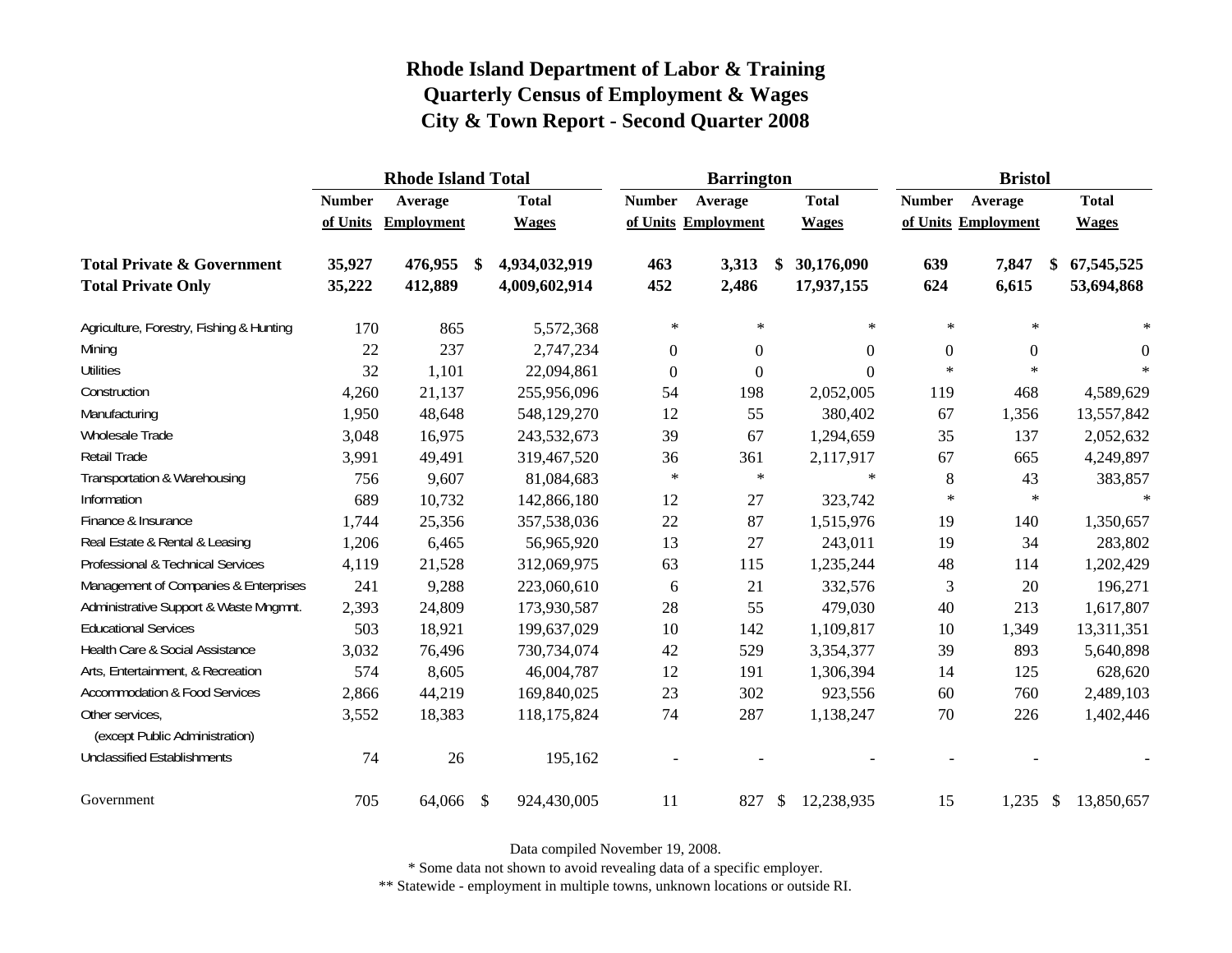|                                                   |                  | <b>Burrillville</b> |    |                | <b>Central Falls</b> |                     |               |                  | <b>Charlestown</b> |                     |                  |
|---------------------------------------------------|------------------|---------------------|----|----------------|----------------------|---------------------|---------------|------------------|--------------------|---------------------|------------------|
|                                                   | <b>Number</b>    | Average             |    | <b>Total</b>   | <b>Number</b>        | Average             |               | <b>Total</b>     | <b>Number</b>      | Average             | <b>Total</b>     |
|                                                   |                  | of Units Employment |    | <b>Wages</b>   |                      | of Units Employment |               | <b>Wages</b>     |                    | of Units Employment | <b>Wages</b>     |
| <b>Total Private &amp; Government</b>             | 310              | 3,221               | \$ | 24,596,443     | 245                  | 3,043               | \$            | 29,824,369       | 248                | 1,695               | \$<br>14,330,847 |
| <b>Total Private Only</b>                         | 294              | 2,540               |    | 18,133,333     | 234                  | 2,219               |               | 18,478,637       | 234                | 1,473               | 12,454,808       |
| Agriculture, Forestry, Fishing & Hunting          | $\ast$           | $\ast$              |    | $\ast$         | $\boldsymbol{0}$     | $\boldsymbol{0}$    |               | $\boldsymbol{0}$ | $\ast$             | $\ast$              |                  |
| Mining                                            | $\boldsymbol{0}$ | $\mathbf{0}$        |    | $\Omega$       | $\theta$             | $\theta$            |               | $\Omega$         | $\ast$             | $\ast$              | $\ast$           |
| <b>Utilities</b>                                  | $\ast$           | $\ast$              |    | $\ast$         | $\theta$             | $\Omega$            |               | $\Omega$         | $\boldsymbol{0}$   | $\boldsymbol{0}$    | $\overline{0}$   |
| Construction                                      | 71               | 311                 |    | 3,016,127      | 24                   | 124                 |               | 1,137,963        | 60                 | 184                 | 1,864,833        |
| Manufacturing                                     | 10               | 448                 |    | 4,294,744      | 31                   | 706                 |               | 6,753,500        | $\ast$             | $\star$             |                  |
| Wholesale Trade                                   | 20               | 42                  |    | 646,574        | $\ast$               | 39                  |               | $\ast$           | 10                 | 35                  | 558,308          |
| Retail Trade                                      | 18               | 168                 |    | 841,440        | 36                   | 188                 |               | 1,208,589        | 25                 | 141                 | 852,130          |
| Transportation & Warehousing                      | 5                | 15                  |    | 160,756        | 6                    | 83                  |               | 502,799          | $\ast$             | $\ast$              | $\ast$           |
| Information                                       | 8                | 34                  |    | 197,053        | $\ast$               | $\ast$              |               | $\ast$           | $\ast$             | $\ast$              | $\ast$           |
| Finance & Insurance                               | 9                | 18                  |    | 142,144        | 9                    | 81                  |               | 651,745          | 5                  | 29                  | 357,465          |
| Real Estate & Rental & Leasing                    | 7                | 14                  |    | 58,163         | 8                    | 43                  |               | 315,542          | 10                 | 21                  | 235,328          |
| Professional & Technical Services                 | 19               | 53                  |    | 642,293        | 10                   | 20                  |               | 159,760          | 19                 | 39                  | 461,790          |
| Management of Companies & Enterprises             | $\ast$           | $\ast$              |    | $\ast$         | $\theta$             | $\overline{0}$      |               | $\Omega$         | $\overline{0}$     | $\mathbf{0}$        | $\Omega$         |
| Administrative Support & Waste Mngmnt.            | 23               | 86                  |    | 611,016        | 13                   | 285                 |               | 2,504,892        | 21                 | 83                  | 562,264          |
| <b>Educational Services</b>                       | 5                | 29                  |    | 110,976        | $\star$              | $\ast$              |               | $\ast$           | $\ast$             | $\ast$              |                  |
| Health Care & Social Assistance                   | 17               | 548                 |    | 3,240,201      | 20                   | 240                 |               | 1,572,406        | 17                 | 186                 | 1,612,635        |
| Arts, Entertainment, & Recreation                 | $\ast$           | $\ast$              |    | $\ast$         | $\ast$               | $\ast$              |               | $\ast$           | $\ast$             | $\ast$              | $\ast$           |
| <b>Accommodation &amp; Food Services</b>          | 27               | 458                 |    | 1,346,431      | 32                   | 193                 |               | 657,462          | 17                 | 204                 | 639,041          |
| Other services,<br>(except Public Administration) | 45               | 174                 |    | 1,679,370      | 34                   | 102                 |               | 608,307          | 23                 | 41                  | 188,902          |
| <b>Unclassified Establishments</b>                | $\overline{0}$   | $\overline{0}$      |    | $\overline{0}$ |                      |                     |               |                  |                    |                     |                  |
| Government                                        | 16               | 682                 | \$ | 6,463,110      | 11                   | 824                 | $\mathcal{S}$ | 11,345,732       | 14                 | 220 \$              | 1,876,039        |

Data compiled November 19, 2008.

\* Some data not shown to avoid revealing data of a specific employer.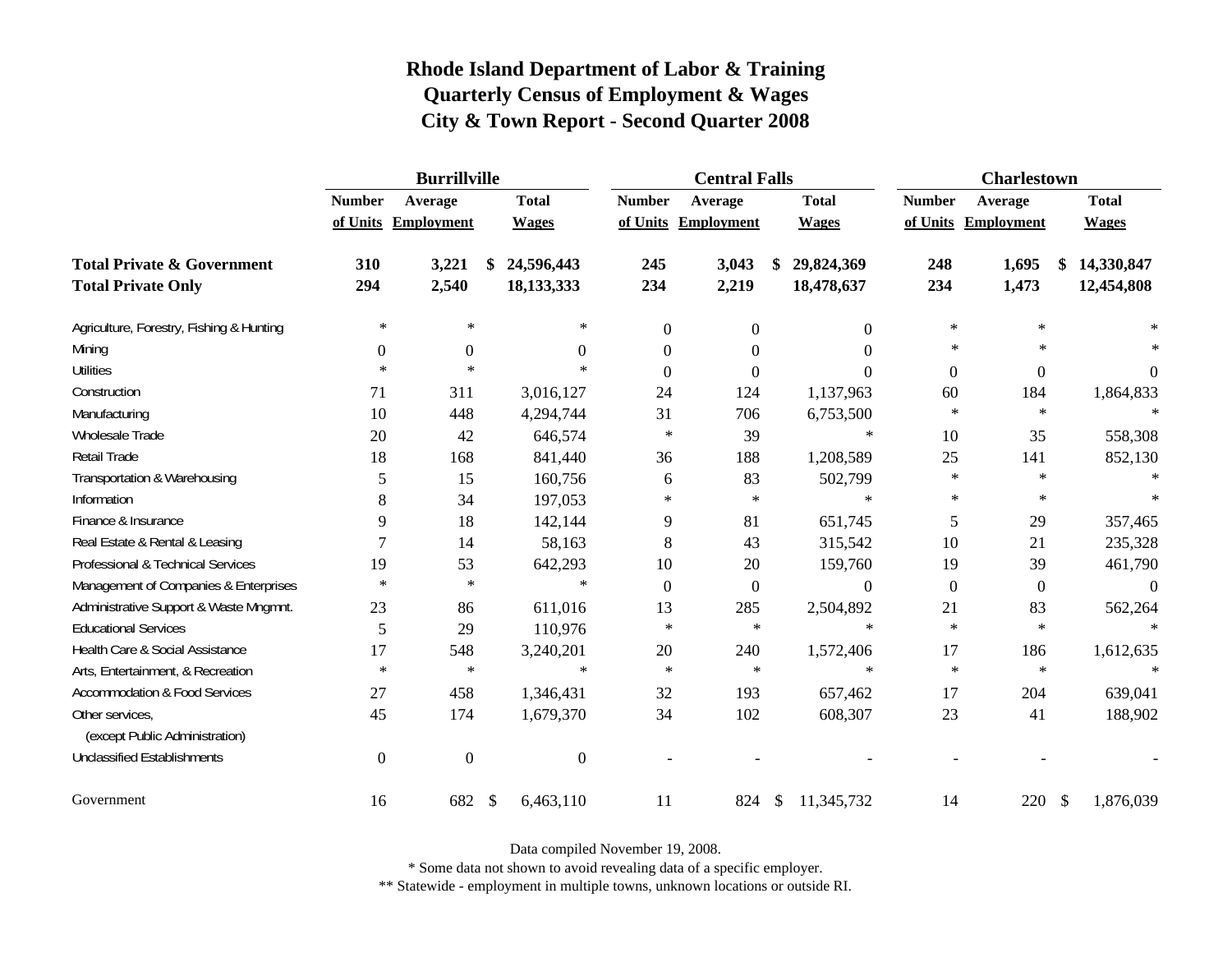|                                                   |                | Coventry            |               |              | <b>Cranston</b> |                     |              | <b>Cumberland</b> |                     |                  |
|---------------------------------------------------|----------------|---------------------|---------------|--------------|-----------------|---------------------|--------------|-------------------|---------------------|------------------|
|                                                   | <b>Number</b>  | Average             |               | <b>Total</b> | <b>Number</b>   | Average             | <b>Total</b> | <b>Number</b>     | Average             | <b>Total</b>     |
|                                                   |                | of Units Employment |               | <b>Wages</b> |                 | of Units Employment | <b>Wages</b> |                   | of Units Employment | <b>Wages</b>     |
| <b>Total Private &amp; Government</b>             | 768            | 8,529               | \$            | 67,998,874   | 2,600           | 34,818              | 358,270,925  | 883               | 9,917               | \$<br>92,747,847 |
| <b>Total Private Only</b>                         | 750            | 7,073               |               | 53,430,617   | 2,577           | 28,425              | 260,009,264  | 866               | 8,440               | 76, 167, 746     |
| Agriculture, Forestry, Fishing & Hunting          | $\ast$         | $\ast$              |               | $\ast$       | 6               | 27                  | 183,945      | $\ast$            | $\ast$              |                  |
| Mining                                            | $\Omega$       | $\Omega$            |               | $\Omega$     | $\star$         | $\ast$              | $\ast$       | $\ast$            | $\star$             | $\ast$           |
| <b>Utilities</b>                                  | $\theta$       | $\theta$            |               | $\Omega$     | $\ast$          | $\ast$              | $\ast$       | $\ast$            | $\star$             | $\ast$           |
| Construction                                      | 164            | 615                 |               | 6,113,521    | 303             | 1,527               | 18,784,051   | 139               | 936                 | 11,489,238       |
| Manufacturing                                     | 45             | 791                 |               | 11,649,755   | 182             | 4,262               | 55,587,447   | 45                | 1,826               | 18,159,230       |
| <b>Wholesale Trade</b>                            | 45             | 270                 |               | 3,172,569    | 205             | 1,691               | 22,990,349   | 91                | 679                 | 9,443,559        |
| Retail Trade                                      | 96             | 1,747               |               | 11,242,980   | 319             | 4,232               | 26,948,047   | 80                | 952                 | 5,381,338        |
| Transportation & Warehousing                      | 14             | 335                 |               | 2,020,988    | 58              | 725                 | 7,698,430    | 23                | 480                 | 4,451,159        |
| Information                                       | 9              | 32                  |               | 289,690      | 37              | 1,456               | 19,043,999   | 19                | 114                 | 850,177          |
| Finance & Insurance                               | 22             | 121                 |               | 996,010      | 148             | 913                 | 9,750,889    | 41                | 177                 | 2,020,432        |
| Real Estate & Rental & Leasing                    | 26             | 77                  |               | 546,065      | 97              | 473                 | 5,826,332    | 38                | 114                 | 1,086,394        |
| Professional & Technical Services                 | 60             | 187                 |               | 1,996,552    | 264             | 1,703               | 20,934,630   | 85                | 365                 | 4,803,099        |
| Management of Companies & Enterprises             | $\overline{4}$ | 48                  |               | 599,382      | 16              | 293                 | 3,755,966    | $\ast$            | $\ast$              | $\ast$           |
| Administrative Support & Waste Mngmnt.            | 62             | 333                 |               | 2,210,070    | 177             | 2,122               | 13,779,480   | 48                | 184                 | 1,315,119        |
| <b>Educational Services</b>                       | $8\,$          | 105                 |               | 530,070      | 34              | 369                 | 2,366,726    | 11                | 116                 | 498,166          |
| Health Care & Social Assistance                   | 37             | 946                 |               | 6,645,081    | 264             | 3,904               | 30,057,280   | 79                | 1,027               | 7,548,428        |
| Arts, Entertainment, & Recreation                 | $\overline{7}$ | 72                  |               | 157,453      | 25              | 320                 | 1,456,716    | 10                | 86                  | 298,607          |
| <b>Accommodation &amp; Food Services</b>          | 67             | 1,097               |               | 3,529,956    | 180             | 2,749               | 9,878,274    | 53                | 616                 | 1,945,562        |
| Other services,<br>(except Public Administration) | 81             | 284                 |               | 1,689,959    | 258             | 1,589               | 10,087,754   | 97                | 552                 | 3,412,530        |
| <b>Unclassified Establishments</b>                | $\ast$         | $\ast$              |               | $\ast$       | $\ast$          | $\ast$              | $\ast$       | $\ast$            | $\ast$              | $\ast$           |
| Government                                        | 18             | 1,456               | $\mathcal{S}$ | 14,568,257   | 23              | $6,395$ \$          | 98,261,661   | 17                | $1,476$ \$          | 16,580,101       |

Data compiled November 19, 2008.

\* Some data not shown to avoid revealing data of a specific employer.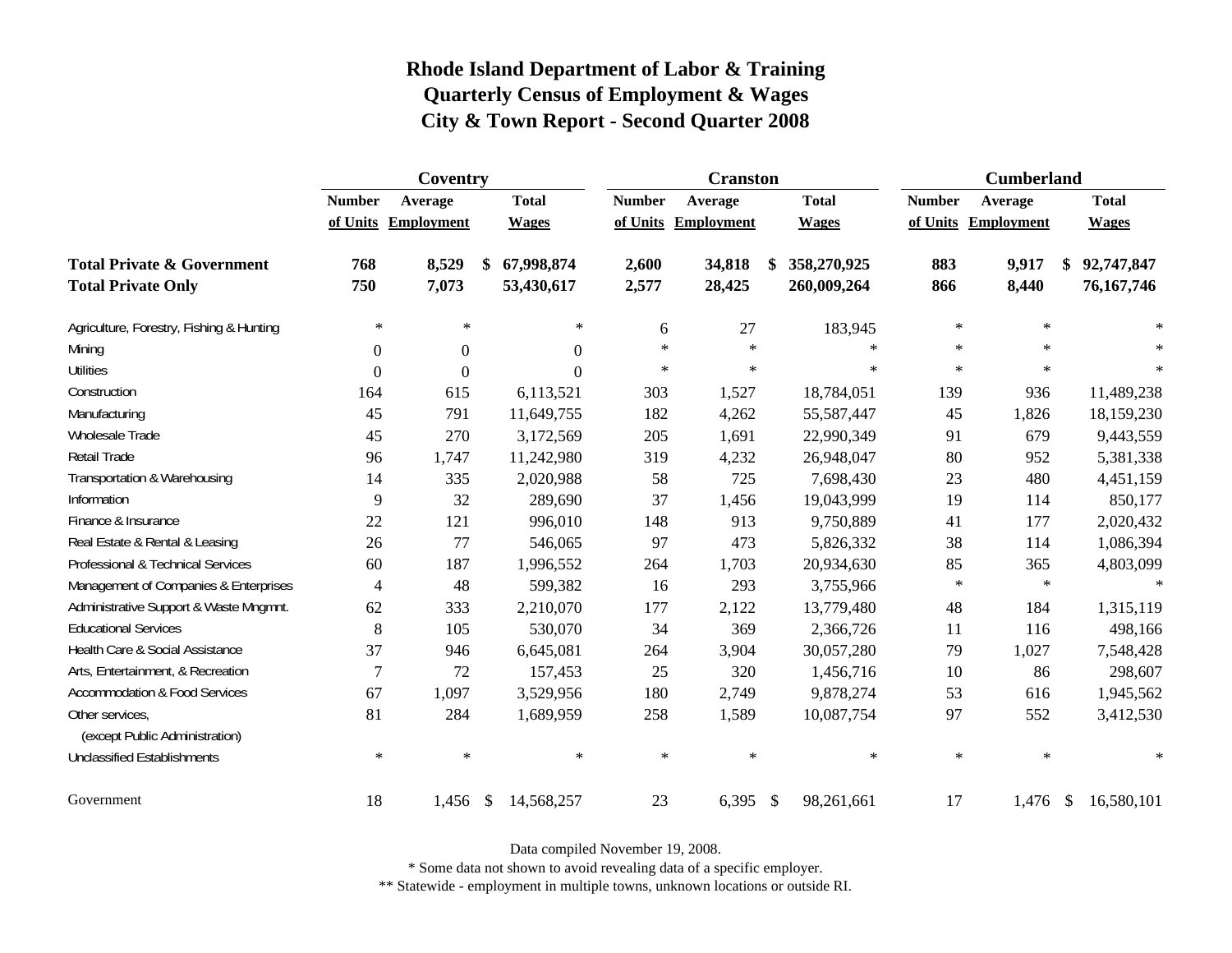|                                                   |                  | <b>East Greenwich</b> |               |              |                  | <b>East Providence</b> |               |                |                  | <b>Exeter</b>       |               |              |
|---------------------------------------------------|------------------|-----------------------|---------------|--------------|------------------|------------------------|---------------|----------------|------------------|---------------------|---------------|--------------|
|                                                   | <b>Number</b>    | Average               |               | <b>Total</b> | <b>Number</b>    | Average                |               | <b>Total</b>   | <b>Number</b>    | Average             |               | <b>Total</b> |
|                                                   |                  | of Units Employment   |               | <b>Wages</b> |                  | of Units Employment    |               | <b>Wages</b>   |                  | of Units Employment |               | <b>Wages</b> |
| <b>Total Private &amp; Government</b>             | 761              | 7,424                 | \$            | 68,930,624   | 1,535            | 22,615                 |               | 227,862,850    | 192              | 1,309               | $\mathbf{\$}$ | 9,566,536    |
| <b>Total Private Only</b>                         | 747              | 6,654                 |               | 60,256,666   | 1,512            | 20,729                 |               | 198,861,107    | 186              | 1,218               |               | 8,722,017    |
| Agriculture, Forestry, Fishing & Hunting          | $\ast$           | $\ast$                |               | ∗            | $\boldsymbol{0}$ | $\boldsymbol{0}$       |               | $\overline{0}$ | 6                | 131                 |               | 671,054      |
| Mining                                            | $\Omega$         | $\boldsymbol{0}$      |               | $\Omega$     | $\Omega$         | $\boldsymbol{0}$       |               | $\Omega$       | $\overline{0}$   | $\overline{0}$      |               | $\Omega$     |
| <b>Utilities</b>                                  | $\boldsymbol{0}$ | $\theta$              |               | $\Omega$     | $\boldsymbol{0}$ | $\boldsymbol{0}$       |               | $\Omega$       | $\boldsymbol{0}$ | $\boldsymbol{0}$    |               | $\Omega$     |
| Construction                                      | 47               | 231                   |               | 3,079,009    | 226              | 1,300                  |               | 18,667,996     | 31               | 115                 |               | 1,170,039    |
| Manufacturing                                     | 29               | 795                   |               | 7,525,365    | 109              | 2,414                  |               | 25,691,500     | $\,8\,$          | 54                  |               | 506,157      |
| Wholesale Trade                                   | 80               | 351                   |               | 7,247,544    | 119              | 1,429                  |               | 17,117,598     | 10               | 83                  |               | 804,748      |
| Retail Trade                                      | 73               | 736                   |               | 5,347,890    | 142              | 1,780                  |               | 13,031,511     | 18               | 76                  |               | 484,091      |
| Transportation & Warehousing                      | 9                | 111                   |               | 925,004      | 36               | 143                    |               | 1,369,010      | 7                | 87                  |               | 498,043      |
| Information                                       | 16               | 30                    |               | 531,166      | 21               | 392                    |               | 5,307,836      | $\ast$           | $\ast$              |               | $\ast$       |
| Finance & Insurance                               | 55               | 423                   |               | 5,312,568    | 117              | 3,545                  |               | 40,403,069     | $\ast$           | $\star$             |               | $\ast$       |
| Real Estate & Rental & Leasing                    | 37               | 129                   |               | 1,173,018    | 50               | 242                    |               | 2,217,201      | $\ast$           | $\ast$              |               | $\ast$       |
| Professional & Technical Services                 | 114              | 508                   |               | 7,832,955    | 158              | 1,198                  |               | 14,880,531     | 19               | 53                  |               | 557,789      |
| Management of Companies & Enterprises             | 5                | 21                    |               | 982,433      | 7                | 113                    |               | 2,125,351      | $\ast$           | $\ast$              |               | $\ast$       |
| Administrative Support & Waste Mngmnt.            | 42               | 230                   |               | 2,261,609    | 101              | 1,201                  |               | 7,726,524      | 22               | 144                 |               | 1,329,939    |
| <b>Educational Services</b>                       | 13               | 238                   |               | 1,713,046    | 19               | 478                    |               | 4,175,193      | $\overline{4}$   | 16                  |               | 218,352      |
| Health Care & Social Assistance                   | 84               | 1,104                 |               | 9,224,086    | 140              | 3,824                  |               | 33,950,244     | 11               | 206                 |               | 1,396,731    |
| Arts, Entertainment, & Recreation                 | 14               | 123                   |               | 662,536      | 22               | 507                    |               | 2,213,376      | $\ast$           | $\ast$              |               | $\star$      |
| <b>Accommodation &amp; Food Services</b>          | 55               | 1,277                 |               | 4,721,366    | 102              | 1,437                  |               | 4,800,647      | 16               | 152                 |               | 475,580      |
| Other services,<br>(except Public Administration) | 71               | 333                   |               | 1,626,622    | 142              | 726                    |               | 5,183,520      | 16               | 48                  |               | 209,506      |
| <b>Unclassified Establishments</b>                | $\ast$           | $\ast$                |               | $\ast$       | $\mathbf{1}$     |                        |               |                | $\overline{0}$   | $\overline{0}$      |               | $\Omega$     |
| Government                                        | 14               | 772                   | $\mathcal{S}$ | 8,673,958    | 23               | 1,887                  | $\mathcal{L}$ | 29,001,743     | 6                | 91 \$               |               | 844,519      |

Data compiled November 19, 2008.

\* Some data not shown to avoid revealing data of a specific employer.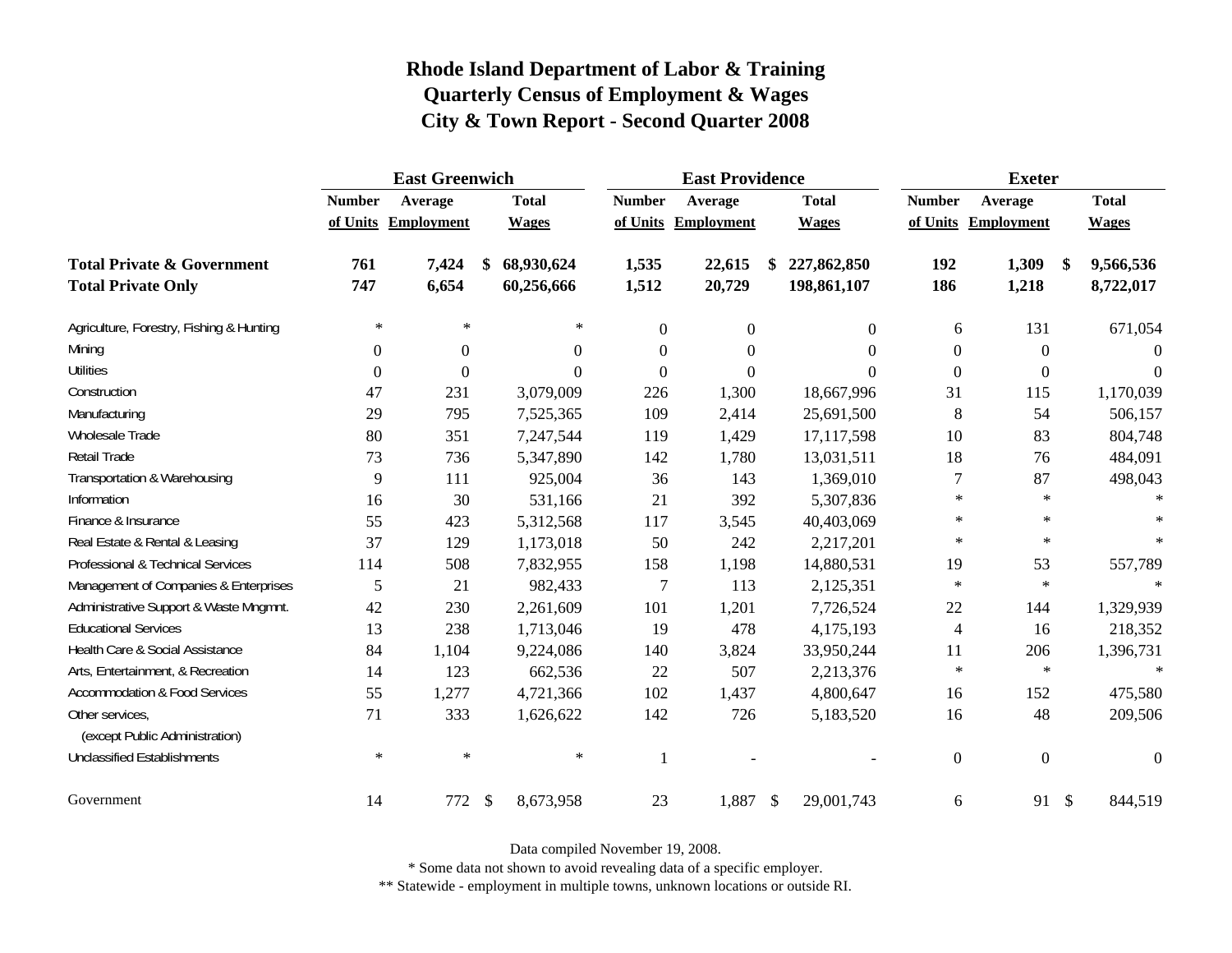|                                                   |                  | Foster              |               |                | Glocester      |                     |               |                | Hopkinton        |                     |               |              |
|---------------------------------------------------|------------------|---------------------|---------------|----------------|----------------|---------------------|---------------|----------------|------------------|---------------------|---------------|--------------|
|                                                   | <b>Number</b>    | Average             |               | <b>Total</b>   | <b>Number</b>  | Average             |               | <b>Total</b>   | <b>Number</b>    | Average             |               | <b>Total</b> |
|                                                   |                  | of Units Employment |               | <b>Wages</b>   |                | of Units Employment |               | <b>Wages</b>   |                  | of Units Employment |               | <b>Wages</b> |
| <b>Total Private &amp; Government</b>             | 103              | 484                 | \$            | 4,058,251      | 215            | 1,663               | \$            | 14,228,223     | 214              | 1,205               | \$            | 10,548,694   |
| <b>Total Private Only</b>                         | 97               | 374                 |               | 2,780,824      | 198            | 1,154               |               | 8,081,251      | 202              | 1,084               |               | 9,294,312    |
| Agriculture, Forestry, Fishing & Hunting          | 4                | 21                  |               | 118,994        | $\ast$         | $\ast$              |               | $\ast$         | 5                | 24                  |               | 200,360      |
| Mining                                            | $\Omega$         | $\overline{0}$      |               | $\overline{0}$ |                |                     |               |                | $\ast$           | $\star$             |               |              |
| <b>Utilities</b>                                  | $\boldsymbol{0}$ | $\boldsymbol{0}$    |               | $\Omega$       | $\mathbf{0}$   | $\theta$            |               | $\Omega$       | $\boldsymbol{0}$ | $\overline{0}$      |               | $\Omega$     |
| Construction                                      | 25               | 67                  |               | 663,500        | 60             | 145                 |               | 1,327,851      | 64               | 178                 |               | 1,653,597    |
| Manufacturing                                     | 6                | 10                  |               | 42,624         | $\ast$         | $\ast$              |               | $\ast$         | 17               | 328                 |               | 3,819,671    |
| Wholesale Trade                                   | 5                | 6                   |               | 48,283         | 7              | 8                   |               | 60,721         | 9                | 25                  |               | 454,400      |
| Retail Trade                                      | 5                | 22                  |               | 87,026         | 21             | 186                 |               | 884,342        | 16               | 91                  |               | 469,416      |
| Transportation & Warehousing                      | $\ast$           | $\ast$              |               | $\ast$         | 6              | 69                  |               | 597,166        | 6                | 23                  |               | 239,526      |
| Information                                       | ∗                | $\ast$              |               | $\ast$         | 4              | 17                  |               | 110,491        | $\ast$           | $\ast$              |               | $\ast$       |
| Finance & Insurance                               | $\ast$           | $\ast$              |               | $\ast$         | 7              | 21                  |               | 240,539        | 3                | 6                   |               | 49,835       |
| Real Estate & Rental & Leasing                    | $\ast$           | $\ast$              |               | $\ast$         | $\star$        | $\ast$              |               | $\ast$         | 6                | 6                   |               | 32,323       |
| Professional & Technical Services                 | 10               | 19                  |               | 233,491        | 16             | 76                  |               | 1,137,320      | 13               | 28                  |               | 381,379      |
| Management of Companies & Enterprises             | $\star$          | $\ast$              |               | $\ast$         | $\star$        | $\ast$              |               | $\ast$         | $\boldsymbol{0}$ | $\boldsymbol{0}$    |               | $\theta$     |
| Administrative Support & Waste Mngmnt.            | 12               | 15                  |               | 123,509        | 14             | 28                  |               | 218,479        | 18               | 35                  |               | 231,502      |
| <b>Educational Services</b>                       | $\Omega$         | $\boldsymbol{0}$    |               | $\Omega$       | $\ast$         | $\ast$              |               | $\ast$         | $\ast$           | $\ast$              |               |              |
| Health Care & Social Assistance                   | 7                | 52                  |               | 406,783        | 13             | 334                 |               | 2,284,423      | 15               | 168                 |               | 1,126,893    |
| Arts, Entertainment, & Recreation                 | $\ast$           | $\ast$              |               | $\ast$         | $\overline{4}$ | 26                  |               | 177,302        | 5                | 66                  |               | 221,424      |
| <b>Accommodation &amp; Food Services</b>          | 8                | 40                  |               | 134,038        | 15             | 172                 |               | 513,164        | $\boldsymbol{7}$ | 53                  |               | 225,530      |
| Other services,<br>(except Public Administration) | $\ast$           | $\ast$              |               | $\ast$         | 23             | 47                  |               | 324,191        | 12               | 36                  |               | 125,326      |
| <b>Unclassified Establishments</b>                | $\mathbf{0}$     | $\boldsymbol{0}$    |               | $\Omega$       | $\overline{0}$ | $\overline{0}$      |               | $\overline{0}$ | $\boldsymbol{0}$ | $\mathbf{0}$        |               | $\Omega$     |
| Government                                        | 6                | 111                 | $\mathcal{S}$ | 1,277,427      | 17             | 510                 | $\mathcal{S}$ | 6,146,972      | 12               | 123                 | $\mathcal{S}$ | 1,254,382    |

Data compiled November 19, 2008.

\* Some data not shown to avoid revealing data of a specific employer.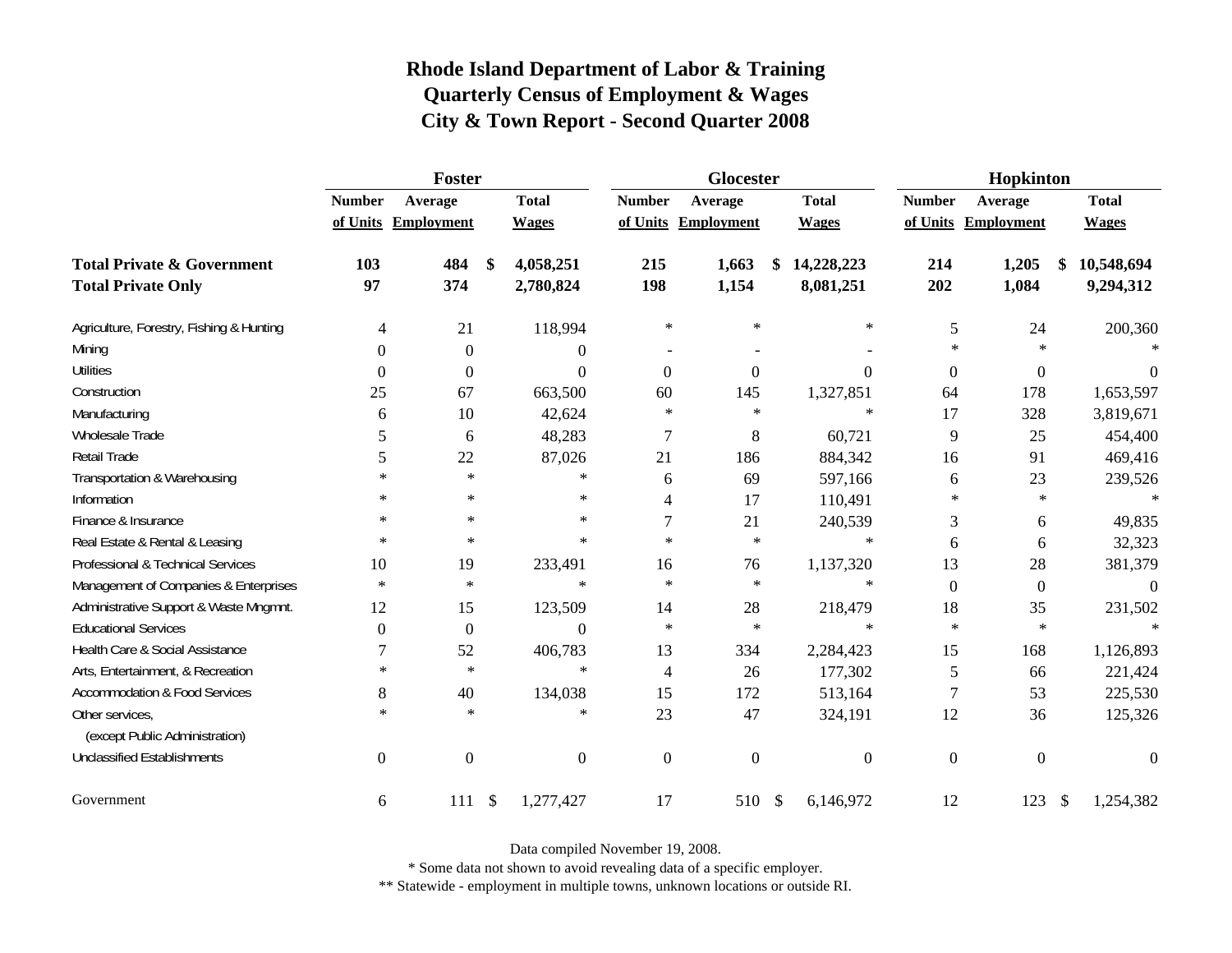|                                          |                  | <b>Jamestown</b>    |                                        |                          | <b>Johnston</b>          |                   |               | <b>Lincoln</b>      |                             |
|------------------------------------------|------------------|---------------------|----------------------------------------|--------------------------|--------------------------|-------------------|---------------|---------------------|-----------------------------|
|                                          | <b>Number</b>    | Average             | <b>Total</b>                           | <b>Number</b>            | Average                  | <b>Total</b>      | <b>Number</b> | Average             | <b>Total</b>                |
|                                          |                  | of Units Employment | <b>Wages</b>                           |                          | of Units Employment      | <b>Wages</b>      |               | of Units Employment | <b>Wages</b>                |
| <b>Total Private &amp; Government</b>    | 225              | 1,296               | 10,375,211<br>\$                       | 1,102                    | 11,637                   | \$<br>107,527,803 | 803           | 14,776              | \$<br>149,333,856           |
| <b>Total Private Only</b>                | 213              | 1,021               | 7,991,463                              | 1,089                    | 10,432                   | 95,207,140        | 781           | 13,470              | 133,822,127                 |
| Agriculture, Forestry, Fishing & Hunting | $\ast$           | $\ast$              | $\ast$                                 | 11                       | 33                       | 156,371           | $\ast$        | $\ast$              | $\ast$                      |
| Mining                                   | $\Omega$         | $\boldsymbol{0}$    | $\overline{0}$                         | $\ast$                   | $\ast$                   | $\ast$            | $\mathbf{0}$  | $\boldsymbol{0}$    | $\theta$                    |
| <b>Utilities</b>                         | $\boldsymbol{0}$ | $\boldsymbol{0}$    | $\boldsymbol{0}$                       | $\ast$                   | $\ast$                   | $\ast$            | $\ast$        | $\ast$              |                             |
| Construction                             | 35               | 105                 | 1,053,538                              | 187                      | 858                      | 9,732,014         | 106           | 964                 | 12,504,933                  |
| Manufacturing                            | 3                | 8                   | 54,358                                 | 94                       | 1,174                    | 9,600,164         | 53            | 2,684               | 29,320,754                  |
| Wholesale Trade                          | 16               | 34                  | 738,239                                | 57                       | 298                      | 3,773,512         | 80            | 754                 | 8,887,164                   |
| Retail Trade                             | 14               | 99                  | 436,913                                | 136                      | 1,464                    | 10,270,310        | 56            | 906                 | 7,406,386                   |
| Transportation & Warehousing             | $\ast$           | $\ast$              | $\ast$                                 | 42                       | 210                      | 1,979,874         | 19            | 384                 | 3,714,176                   |
| Information                              | 3                | 11                  | 104,348                                | 11                       | 92                       | 1,600,898         | 15            | 316                 | 3,509,983                   |
| Finance & Insurance                      | 4                | 16                  | 188,918                                | 36                       | 1,214                    | 22,014,726        | 48            | 2,742               | 29,954,945                  |
| Real Estate & Rental & Leasing           | 10               | 44                  | 257,901                                | 31                       | 281                      | 2,354,323         | 25            | 61                  | 640,769                     |
| Professional & Technical Services        | 47               | 106                 | 1,432,834                              | 61                       | 145                      | 1,457,069         | 102           | 607                 | 10,251,624                  |
| Management of Companies & Enterprises    | $\ast$           | $\ast$              | $\ast$                                 | $\overline{\phantom{a}}$ | $\overline{\phantom{a}}$ |                   | $\tau$        | 71                  | 981,956                     |
| Administrative Support & Waste Mngmnt.   | 17               | 56                  | 420,818                                | 124                      | 1,621                    | 11,172,383        | 46            | 573                 | 3,648,750                   |
| <b>Educational Services</b>              | $\ast$           | $\ast$              | $\ast$                                 | 9                        | 24                       | 152,046           | 10            | 110                 | 860,301                     |
| Health Care & Social Assistance          | 10               | 121                 | 1,075,593                              | 91                       | 1,510                    | 13,786,611        | $70\,$        | 970                 | 7,836,318                   |
| Arts, Entertainment, & Recreation        | 10               | 114                 | 617,654                                | $\overline{7}$           | 41                       | 217,980           | 24            | 1,289               | 8,137,490                   |
| <b>Accommodation &amp; Food Services</b> | 13               | 188                 | 662,883                                | 86                       | 950                      | 3,221,384         | 50            | 686                 | 2,423,756                   |
| Other services,                          | 20               | 81                  | 611,512                                | 102                      | 485                      | 2,990,258         | 64            | 233                 | 1,271,918                   |
| (except Public Administration)           |                  |                     |                                        | $\ast$                   | $\ast$                   | $\ast$            | $\ast$        | $\ast$              | $\ast$                      |
| <b>Unclassified Establishments</b>       |                  |                     |                                        |                          |                          |                   |               |                     |                             |
| Government                               | 12               | 274                 | $\boldsymbol{\mathsf{S}}$<br>2,383,748 | 13                       | $1,200$ \$               | 12,320,663        | 22            | 1,307               | $\mathcal{L}$<br>15,511,729 |

Data compiled November 19, 2008.

\* Some data not shown to avoid revealing data of a specific employer.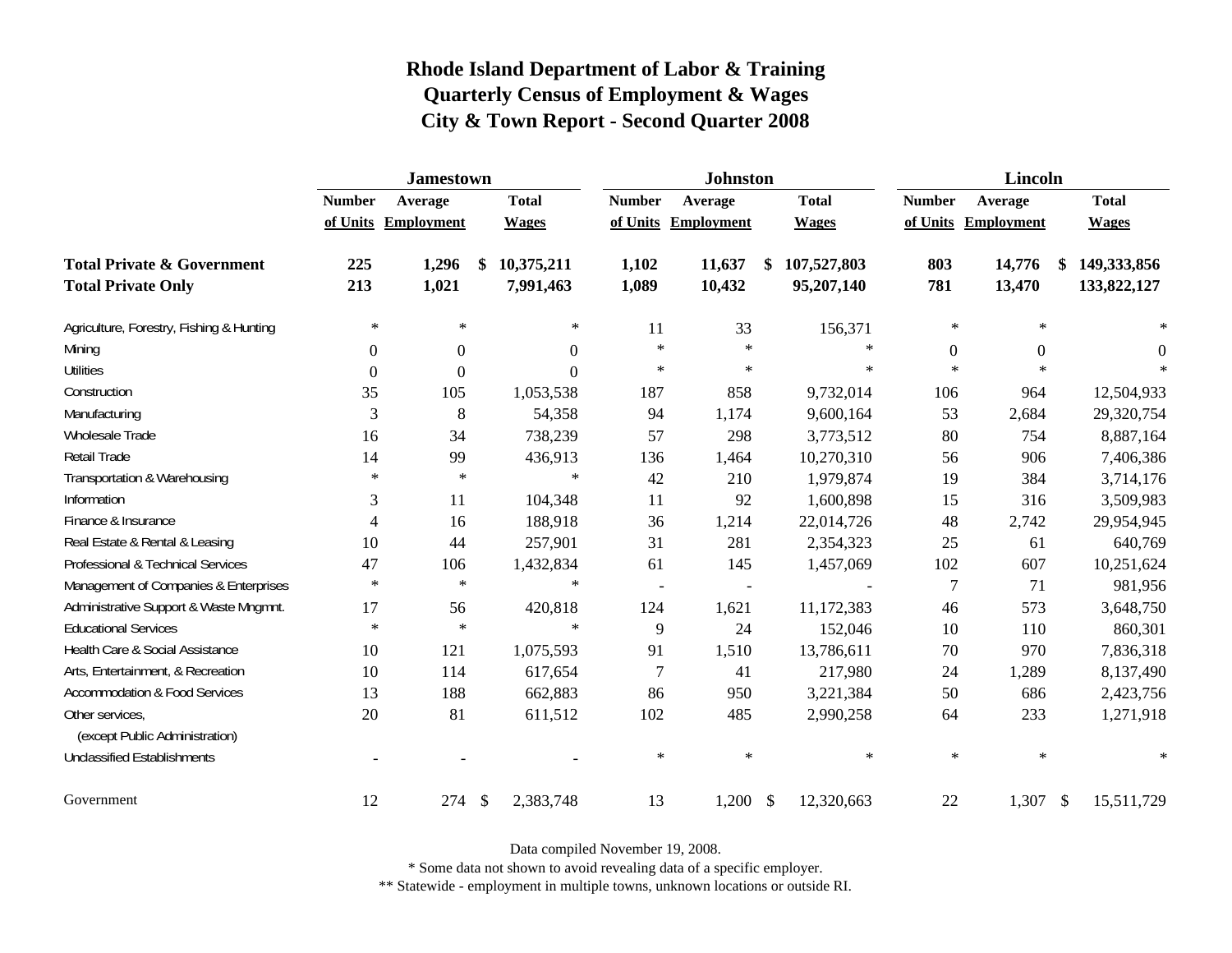|                                                   | <b>Little Compton</b> |                     |                           |                  |               | <b>Middletown</b>   |              |                | <b>Narragansett</b> |               |              |
|---------------------------------------------------|-----------------------|---------------------|---------------------------|------------------|---------------|---------------------|--------------|----------------|---------------------|---------------|--------------|
|                                                   | <b>Number</b>         | Average             |                           | <b>Total</b>     | <b>Number</b> | Average             | <b>Total</b> | <b>Number</b>  | Average             |               | <b>Total</b> |
|                                                   |                       | of Units Employment |                           | <b>Wages</b>     |               | of Units Employment | <b>Wages</b> |                | of Units Employment |               | <b>Wages</b> |
| <b>Total Private &amp; Government</b>             | 142                   | 673                 | \$                        | 5,214,918        | 779           | 11,215              | 107,681,702  | 494            | 4,624               |               | 35,692,445   |
| <b>Total Private Only</b>                         | 136                   | 530                 |                           | 3,628,766        | 766           | 10,360              | 96,580,229   | 474            | 3,485               |               | 21,313,042   |
| Agriculture, Forestry, Fishing & Hunting          | $\overline{7}$        | 39                  |                           | 194,300          | $\ast$        | $\ast$              | ∗            | 8              | 22                  |               | 213,851      |
| Mining                                            | $\ast$                | $\ast$              |                           | $\ast$           | $\ast$        | $\ast$              | $\ast$       | $\Omega$       | $\boldsymbol{0}$    |               | $\Omega$     |
| <b>Utilities</b>                                  | $\boldsymbol{0}$      | $\boldsymbol{0}$    |                           | $\boldsymbol{0}$ | $\ast$        | $\ast$              | $\ast$       | $\overline{0}$ | $\boldsymbol{0}$    |               | $\theta$     |
| Construction                                      | 37                    | 130                 |                           | 1,149,255        | 76            | 447                 | 5,056,469    | 47             | 121                 |               | 979,660      |
| Manufacturing                                     | $\ast$                | $\ast$              |                           | $\ast$           | 20            | 449                 | 5,519,678    | 18             | 94                  |               | 1,143,218    |
| Wholesale Trade                                   | 6                     | 5                   |                           | 93,628           | 39            | 166                 | 1,850,132    | 28             | 69                  |               | 770,116      |
| Retail Trade                                      | 6                     | 28                  |                           | 88,435           | 98            | 1,513               | 10,587,289   | 55             | 752                 |               | 4,228,875    |
| Transportation & Warehousing                      | $\ast$                | $\ast$              |                           | $\ast$           | 12            | 88                  | 491,603      | 10             | 119                 |               | 1,036,531    |
| Information                                       | $\Omega$              | $\boldsymbol{0}$    |                           | $\overline{0}$   | 12            | 369                 | 5,981,367    | $\ast$         | $\ast$              |               | $\ast$       |
| Finance & Insurance                               | $\ast$                | $\ast$              |                           | $\ast$           | 26            | 460                 | 6,373,458    | 17             | 63                  |               | 827,299      |
| Real Estate & Rental & Leasing                    | $\ast$                | $\ast$              |                           | $\ast$           | 41            | 160                 | 1,389,367    | 29             | 113                 |               | 777,209      |
| Professional & Technical Services                 | 9                     | 14                  |                           | 218,562          | 109           | 1,874               | 30,581,331   | 48             | 112                 |               | 1,525,625    |
| Management of Companies & Enterprises             | $\ast$                | $\ast$              |                           | $\ast$           | 5             | 264                 | 2,775,035    | $\ast$         | $\ast$              |               | $\ast$       |
| Administrative Support & Waste Mngmnt.            | 19                    | 51                  |                           | 347,073          | 43            | 332                 | 3,388,854    | 33             | 104                 |               | 751,904      |
| <b>Educational Services</b>                       | $\ast$                | $\ast$              |                           | $\ast$           | 11            | 239                 | 2,134,505    | 6              | 10                  |               | 65,870       |
| Health Care & Social Assistance                   | $\ast$                | $\ast$              |                           | $\ast$           | 83            | 1,506               | 9,452,235    | 41             | 391                 |               | 3,269,983    |
| Arts, Entertainment, & Recreation                 | 8                     | 64                  |                           | 379,628          | 17            | 177                 | 864,079      | 12             | 171                 |               | 806,256      |
| <b>Accommodation &amp; Food Services</b>          | 8                     | 62                  |                           | 129,178          | 88            | 1,628               | 6,352,946    | 69             | 1,136               |               | 3,685,777    |
| Other services,<br>(except Public Administration) | 20                    | 43                  |                           | 195,770          | 79            | 548                 | 2,316,839    | 48             | 205                 |               | 1,153,398    |
| <b>Unclassified Establishments</b>                | $\ast$                | $\ast$              |                           | $\ast$           |               |                     |              | $\ast$         | $\ast$              |               | $\ast$       |
| Government                                        | 6                     | 143                 | $\boldsymbol{\mathsf{S}}$ | 1,586,152        | 13            | 856 \$              | 11,101,473   | 20             | 1,141               | $\mathcal{S}$ | 14,379,403   |

Data compiled November 19, 2008.

\* Some data not shown to avoid revealing data of a specific employer.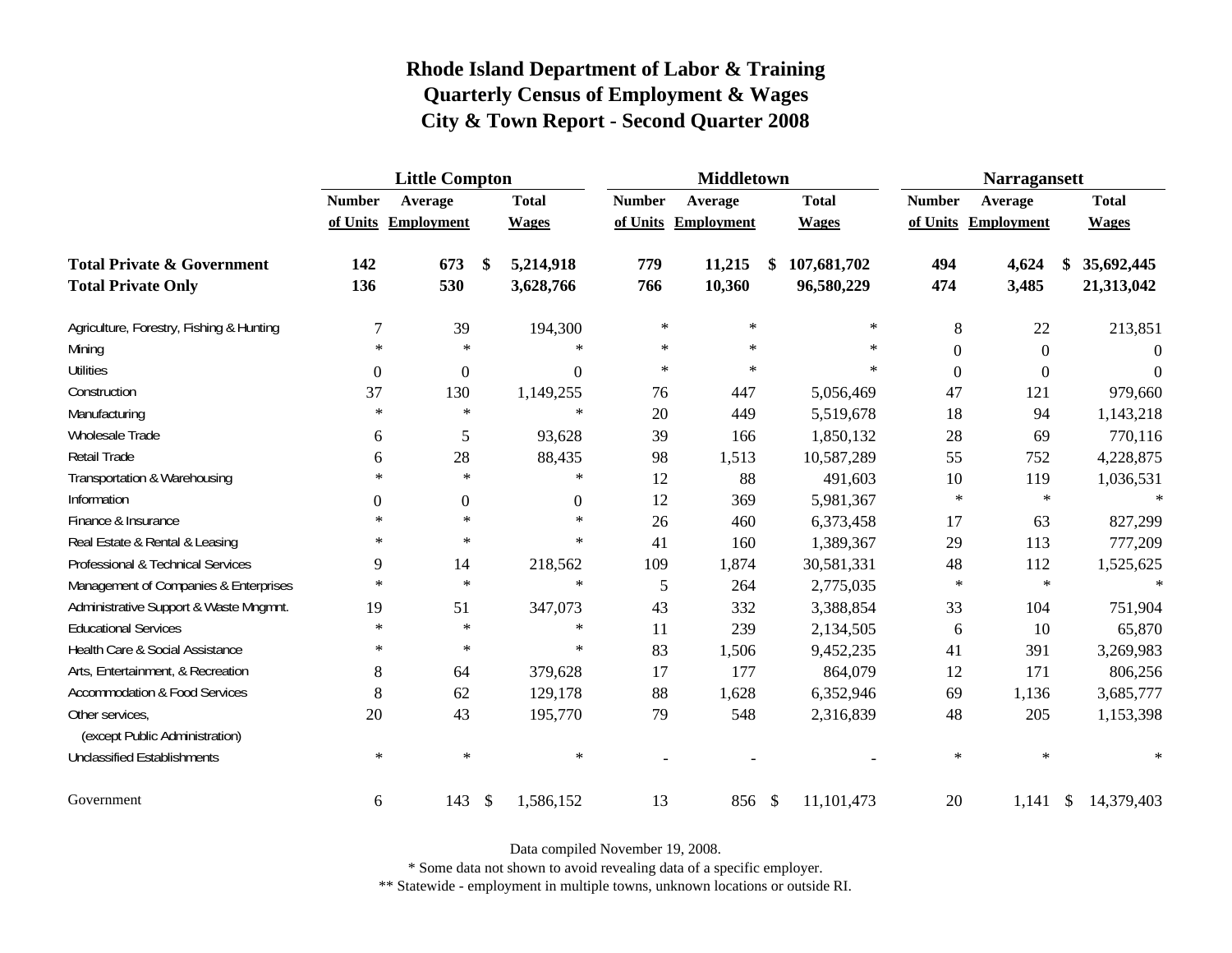|                                                   | <b>Newport</b> |                     |               |                |                | <b>New Shoreham</b> |                           |                |                  | <b>North Kingstown</b> |                   |
|---------------------------------------------------|----------------|---------------------|---------------|----------------|----------------|---------------------|---------------------------|----------------|------------------|------------------------|-------------------|
|                                                   | <b>Number</b>  | Average             |               | <b>Total</b>   | <b>Number</b>  | Average             |                           | <b>Total</b>   | <b>Number</b>    | Average                | <b>Total</b>      |
|                                                   |                | of Units Employment |               | <b>Wages</b>   |                | of Units Employment |                           | <b>Wages</b>   | of Units         | <b>Employment</b>      | <b>Wages</b>      |
| <b>Total Private &amp; Government</b>             | 1,300          | 18,219              | \$            | 209,453,672    | 224            | 902                 | \$                        | 6,325,677      | 1,066            | 15,335                 | \$<br>151,729,638 |
| <b>Total Private Only</b>                         | 1,266          | 13,366              |               | 106,460,988    | 208            | 776                 |                           | 5,140,768      | 1,046            | 13,717                 | 132,769,383       |
| Agriculture, Forestry, Fishing & Hunting          | 4              | 35                  |               | 293,196        | $\ast$         | $\ast$              |                           | $\ast$         | 10               | 43                     | 359,477           |
| Mining                                            | $\Omega$       | $\Omega$            |               | 0              | $\overline{0}$ | $\boldsymbol{0}$    |                           | $\mathbf{0}$   | $\boldsymbol{0}$ | $\theta$               | $\theta$          |
| <b>Utilities</b>                                  | $\Omega$       | $\Omega$            |               | $\overline{0}$ | $\ast$         | $\ast$              |                           | $*$            | $\ast$           | $\ast$                 | $\star$           |
| Construction                                      | 93             | 539                 |               | 5,517,736      | 38             | 102                 |                           | 1,210,909      | 135              | 527                    | 6,455,259         |
| Manufacturing                                     | 29             | 137                 |               | 1,431,012      | $\ast$         | $\ast$              |                           | $\ast$         | 68               | 4,718                  | 60,037,196        |
| Wholesale Trade                                   | 67             | 227                 |               | 2,836,478      | $\ast$         | $\ast$              |                           | $\ast$         | 103              | 448                    | 6,693,441         |
| Retail Trade                                      | 211            | 1,476               |               | 8,590,242      | 40             | 90                  |                           | 514,263        | 108              | 1,983                  | 12,950,471        |
| Transportation & Warehousing                      | 40             | 323                 |               | 1,653,414      | $\ast$         | $\ast$              |                           | $\ast$         | 40               | 429                    | 3,800,595         |
| Information                                       | 24             | 289                 |               | 2,947,295      | $\ast$         | $\ast$              |                           | $\ast$         | 19               | 238                    | 2,751,735         |
| Finance & Insurance                               | 51             | 222                 |               | 3,543,381      | $\ast$         | $\ast$              |                           | $\ast$         | 47               | 244                    | 3,113,520         |
| Real Estate & Rental & Leasing                    | 55             | 371                 |               | 3,347,038      | 14             | 50                  |                           | 303,473        | 34               | 101                    | 705,363           |
| Professional & Technical Services                 | 151            | 848                 |               | 13,239,600     | 5              | 15                  |                           | 70,169         | 131              | 430                    | 6,717,387         |
| Management of Companies & Enterprises             | 9              | 252                 |               | 3,032,662      | $\star$        | $\ast$              |                           | $\ast$         | 12               | 577                    | 5,372,406         |
| Administrative Support & Waste Mngmnt.            | 75             | 538                 |               | 4,806,001      | 10             | 32                  |                           | 264,209        | 71               | 534                    | 3,078,760         |
| <b>Educational Services</b>                       | 20             | 649                 |               | 7,573,742      | $\ast$         | $\ast$              |                           | $\ast$         | 20               | 126                    | 927,518           |
| Health Care & Social Assistance                   | 80             | 1,799               |               | 16,376,515     | $\ast$         | $\ast$              |                           | $\ast$         | 72               | 1,496                  | 10,308,769        |
| Arts, Entertainment, & Recreation                 | 48             | 1,130               |               | 7,300,607      | 10             | 30                  |                           | 153,466        | 24               | 273                    | 1,467,714         |
| <b>Accommodation &amp; Food Services</b>          | 179            | 3,777               |               | 18,678,364     | 53             | 376                 |                           | 1,932,812      | 71               | 1,005                  | 3,227,622         |
| Other services,<br>(except Public Administration) | 130            | 754                 |               | 5,293,705      | 16             | 22                  |                           | 117,096        | 76               | 431                    | 2,405,959         |
| <b>Unclassified Establishments</b>                |                |                     |               |                | $\theta$       | $\boldsymbol{0}$    |                           | $\overline{0}$ | $\ast$           | $\ast$                 | $\ast$            |
| Government                                        | 34             | 4,852               | $\mathcal{S}$ | 102,992,684    | 16             | 125                 | $\boldsymbol{\mathsf{S}}$ | 1,184,909      | 20               | $1,617$ \$             | 18,960,255        |

Data compiled November 19, 2008.

\* Some data not shown to avoid revealing data of a specific employer.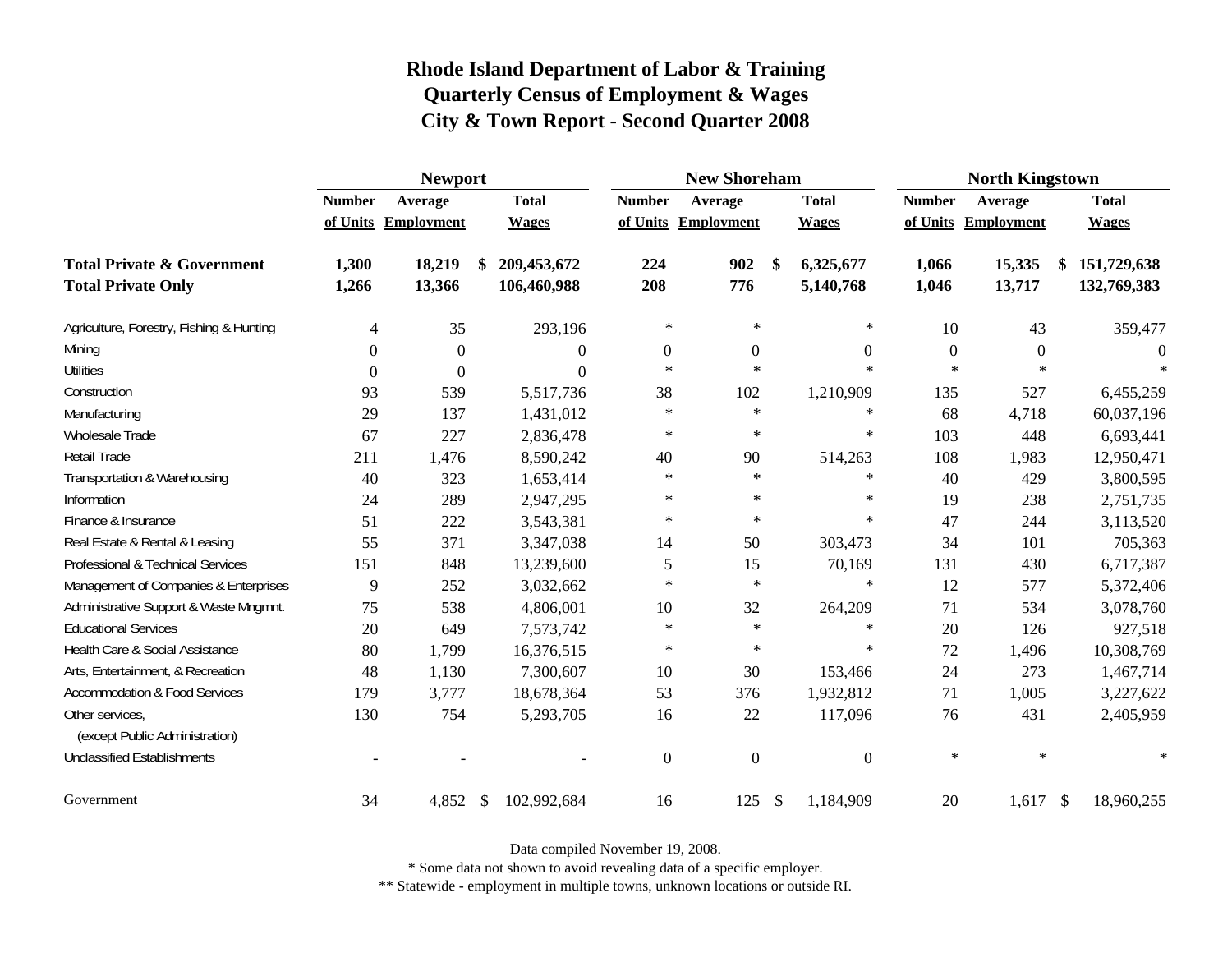|                                                   |                  | <b>North Providence</b> |                  |                  | <b>North Smithfield</b> |               |              |                | Pawtucket        |                   |
|---------------------------------------------------|------------------|-------------------------|------------------|------------------|-------------------------|---------------|--------------|----------------|------------------|-------------------|
|                                                   | <b>Number</b>    | Average                 | <b>Total</b>     | <b>Number</b>    | Average                 |               | <b>Total</b> | <b>Number</b>  | Average          | <b>Total</b>      |
|                                                   |                  | of Units Employment     | <b>Wages</b>     |                  | of Units Employment     |               | <b>Wages</b> | of Units       | Employment       | <b>Wages</b>      |
| <b>Total Private &amp; Government</b>             | 724              | 8,035                   | \$<br>68,102,163 | 381              | 4,042                   | S             | 35,876,825   | 1,590          | 26,122           | \$<br>255,313,597 |
| <b>Total Private Only</b>                         | 714              | 7,123                   | 55,583,796       | 372              | 3,618                   |               | 29,427,314   | 1,565          | 23,617           | 219,979,339       |
| Agriculture, Forestry, Fishing & Hunting          | $\boldsymbol{0}$ | $\boldsymbol{0}$        | $\boldsymbol{0}$ | $\ast$           | $\ast$                  |               | $\ast$       | $\overline{0}$ | $\boldsymbol{0}$ | $\theta$          |
| Mining                                            | $\Omega$         | $\overline{0}$          | $\Omega$         | $\ast$           | $\ast$                  |               | $\ast$       | $\Omega$       | $\theta$         | 0                 |
| <b>Utilities</b>                                  |                  |                         |                  | $\boldsymbol{0}$ | $\boldsymbol{0}$        |               | 0            | 3              | 9                | 220,351           |
| Construction                                      | 84               | 326                     | 3,159,365        | 76               | 258                     |               | 2,355,080    | 162            | 902              | 11,797,029        |
| Manufacturing                                     | 40               | 449                     | 3,555,333        | 19               | 589                     |               | 5,802,409    | 168            | 4,830            | 45,557,107        |
| Wholesale Trade                                   | 34               | 217                     | 3,277,020        | 25               | 144                     |               | 1,970,892    | 84             | 542              | 6,239,962         |
| Retail Trade                                      | 109              | 1,046                   | 5,885,464        | 39               | 623                     |               | 4,533,843    | 178            | 1,787            | 11,285,633        |
| Transportation & Warehousing                      | 14               | 105                     | 757,683          | 13               | 110                     |               | 1,085,622    | 38             | 421              | 4,097,419         |
| Information                                       | 7                | 27                      | 235,474          | $\ast$           | $\ast$                  |               | $\ast$       | 26             | 260              | 4,111,107         |
| Finance & Insurance                               | 35               | 229                     | 2,312,904        | 16               | 56                      |               | 711,380      | 59             | 905              | 10,159,847        |
| Real Estate & Rental & Leasing                    | 32               | 125                     | 839,637          | 14               | 24                      |               | 207,815      | 55             | 265              | 2,164,605         |
| Professional & Technical Services                 | 57               | 183                     | 2,301,599        | 42               | 253                     |               | 3,139,957    | 128            | 632              | 6,827,896         |
| Management of Companies & Enterprises             | $\ast$           | $\ast$                  | $\ast$           | $\overline{0}$   | $\boldsymbol{0}$        |               | $\Omega$     | 12             | 1,485            | 31,071,104        |
| Administrative Support & Waste Mngmnt.            | 61               | 400                     | 2,171,225        | 20               | 59                      |               | 405,568      | 94             | 1,963            | 12,107,769        |
| <b>Educational Services</b>                       | 3                | 8                       | 17,584           | 3                | 3                       |               | 9,625        | 24             | 389              | 3,077,174         |
| Health Care & Social Assistance                   | 76               | 2,825                   | 26,222,727       | 40               | 843                     |               | 6,213,163    | 183            | 5,762            | 54,325,611        |
| Arts, Entertainment, & Recreation                 | 6                | 108                     | 292,312          | 4                | 26                      |               | 117,734      | 14             | 495              | 3,010,862         |
| <b>Accommodation &amp; Food Services</b>          | 67               | 737                     | 2,540,499        | 21               | 441                     |               | 1,270,700    | 133            | 1,616            | 5,179,145         |
| Other services,<br>(except Public Administration) | 87               | 317                     | 1,881,521        | 32               | 133                     |               | 916,058      | 203            | 1,354            | 8,744,518         |
| <b>Unclassified Establishments</b>                | $\ast$           | $\ast$                  | $\ast$           | $\ast$           | $\ast$                  |               | $\ast$       | $\ast$         | $\ast$           | $\ast$            |
| Government                                        | 10               | 912                     | \$<br>12,518,367 | 9                | 423                     | $\frac{1}{2}$ | 6,449,511    | 25             | $2,503$ \$       | 35,334,258        |

Data compiled November 19, 2008.

\* Some data not shown to avoid revealing data of a specific employer.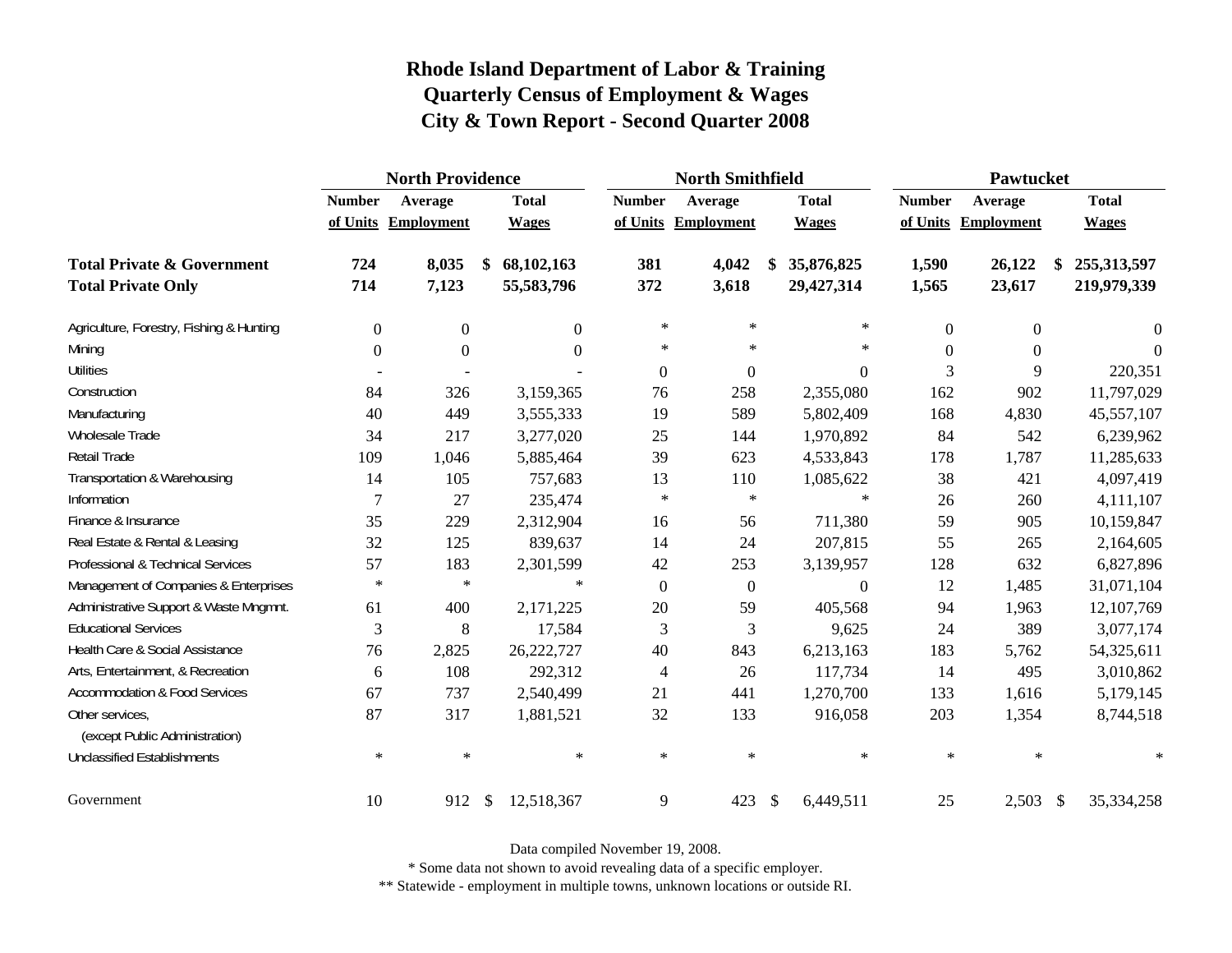|                                                   |                | Portsmouth          |                         |                  | Providence    |                     |      |               | <b>Richmond</b>  |                     |               |                  |
|---------------------------------------------------|----------------|---------------------|-------------------------|------------------|---------------|---------------------|------|---------------|------------------|---------------------|---------------|------------------|
|                                                   | <b>Number</b>  | Average             |                         | <b>Total</b>     | <b>Number</b> | Average             |      | <b>Total</b>  | <b>Number</b>    | Average             |               | <b>Total</b>     |
|                                                   |                | of Units Employment |                         | <b>Wages</b>     |               | of Units Employment |      | <b>Wages</b>  |                  | of Units Employment |               | <b>Wages</b>     |
| <b>Total Private &amp; Government</b>             | 530            | 6,462               | \$                      | 72,282,895       | 5,647         | 112,375             | \$   | 1,319,565,385 | 156              | 1,921               |               | 21,729,074       |
| <b>Total Private Only</b>                         | 515            | 5,692               |                         | 63,890,704       | 5,536         | 96,339              |      | 1,074,460,098 | 148              | 1,216               |               | 8,357,146        |
| Agriculture, Forestry, Fishing & Hunting          | 16             | 51                  |                         | 285,350          | $\ast$        | $\ast$              |      | $\ast$        | 5                | 17                  |               | 159,463          |
| Mining                                            | $\Omega$       | $\theta$            |                         | $\overline{0}$   | $\ast$        | $\ast$              |      | $\ast$        | $\ast$           | $\star$             |               | $\ast$           |
| <b>Utilities</b>                                  | $\overline{0}$ | $\theta$            |                         | $\boldsymbol{0}$ | $\ast$        | $\ast$              |      | $\ast$        | $\boldsymbol{0}$ | $\theta$            |               | $\boldsymbol{0}$ |
| Construction                                      | 87             | 374                 |                         | 4,320,358        | 297           | 2,678               |      | 41,681,448    | 22               | 82                  |               | 767,724          |
| Manufacturing                                     | 32             | 2,183               |                         | 37,120,181       | 315           | 5,817               |      | 52,286,096    | 6                | 97                  |               | 991,573          |
| Wholesale Trade                                   | 29             | 116                 |                         | 1,581,388        | 254           | 2,428               |      | 35,263,204    | 8                | 33                  |               | 937,446          |
| Retail Trade                                      | 61             | 594                 |                         | 3,805,078        | 623           | 6,914               |      | 39,516,098    | 23               | 305                 |               | 2,018,777        |
| Transportation & Warehousing                      | 7              | 67                  |                         | 332,608          | 72            | 698                 |      | 6,206,876     | $\ast$           | $\star$             |               | $\ast$           |
| Information                                       | 11             | 68                  |                         | 758,758          | 158           | 3,856               |      | 59,175,066    | $\ast$           | $\ast$              |               |                  |
| Finance & Insurance                               | 22             | 94                  |                         | 1,275,410        | 367           | 5,612               |      | 94,556,458    | $\ast$           | $\star$             |               | $\ast$           |
| Real Estate & Rental & Leasing                    | 11             | 116                 |                         | 584,997          | 206           | 1,524               |      | 15,247,970    | $\ast$           | $\ast$              |               | $\ast$           |
| Professional & Technical Services                 | 64             | 171                 |                         | 2,328,535        | 919           | 6,606               |      | 105,544,976   | 10               | 44                  |               | 389,050          |
| Management of Companies & Enterprises             | $\ast$         | $\ast$              |                         | $\ast$           | 51            | 1,836               |      | 62,152,744    | $\Omega$         | $\overline{0}$      |               | $\Omega$         |
| Administrative Support & Waste Mngmnt.            | 26             | 310                 |                         | 1,269,499        | 321           | 7,406               |      | 49,173,025    | 10               | 74                  |               | 537,988          |
| <b>Educational Services</b>                       | 12             | 278                 |                         | 2,587,897        | 105           | 11,535              |      | 131,946,254   | $\ast$           | $\star$             |               | $\ast$           |
| Health Care & Social Assistance                   | 32             | 491                 |                         | 3,463,546        | 564           | 24,422              |      | 292,684,464   | 10               | 79                  |               | 554,156          |
| Arts, Entertainment, & Recreation                 | 11             | 117                 |                         | 688,274          | 64            | 1,100               |      | 5,479,498     | 8                | 134                 |               | 436,910          |
| <b>Accommodation &amp; Food Services</b>          | 35             | 452                 |                         | 1,871,479        | 520           | 8,862               |      | 38,927,253    | 14               | 228                 |               | 668,805          |
| Other services,<br>(except Public Administration) | 54             | 180                 |                         | 1,256,697        | 688           | 4,507               |      | 33,540,672    | 18               | 50                  |               | 212,034          |
| <b>Unclassified Establishments</b>                | $\ast$         | $\ast$              |                         | $\ast$           | $\ast$        | $\ast$              |      | $\ast$        | $\ast$           | $\ast$              |               | $\ast$           |
| Government                                        | 15             | 768                 | $\sqrt[6]{\frac{1}{2}}$ | 8,392,191        | 111           | 16,035              | - \$ | 245, 105, 287 | 8                | 705                 | $\mathcal{S}$ | 13,371,928       |

Data compiled November 19, 2008.

\* Some data not shown to avoid revealing data of a specific employer.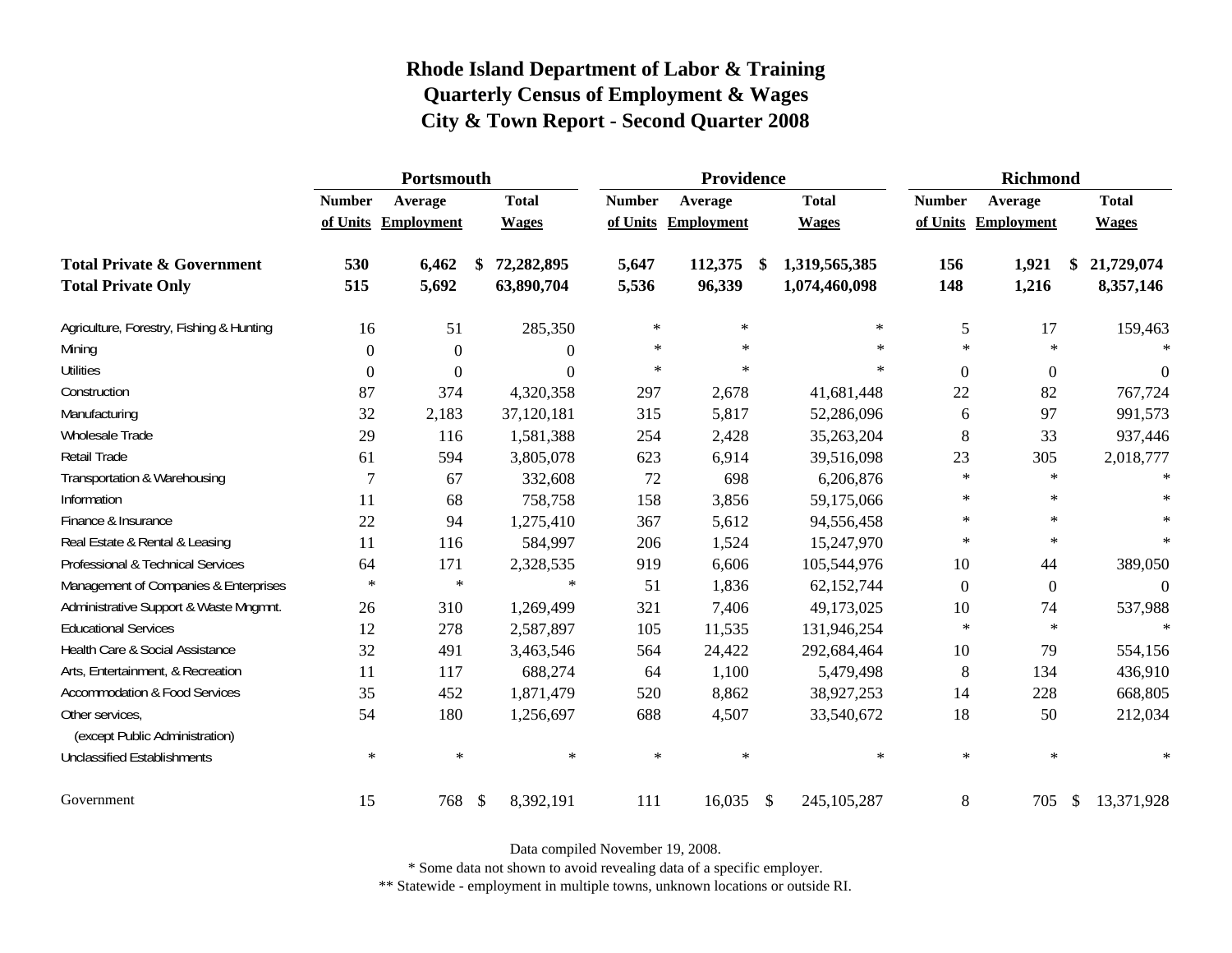|                                                   | <b>Scituate</b> |                          |                           |                  |                  | <b>Smithfield</b>   |                   |               | <b>South Kingstown</b> |                   |
|---------------------------------------------------|-----------------|--------------------------|---------------------------|------------------|------------------|---------------------|-------------------|---------------|------------------------|-------------------|
|                                                   | <b>Number</b>   | Average                  | <b>Total</b>              |                  | <b>Number</b>    | Average             | <b>Total</b>      | <b>Number</b> | Average                | <b>Total</b>      |
|                                                   |                 | of Units Employment      | <b>Wages</b>              |                  |                  | of Units Employment | <b>Wages</b>      | of Units      | <b>Employment</b>      | <b>Wages</b>      |
| <b>Total Private &amp; Government</b>             | 265             | 1,569                    | 15,300,545<br>\$          |                  | 843              | 13,155              | \$<br>152,083,745 | 1,060         | 13,917                 | \$<br>135,504,535 |
| <b>Total Private Only</b>                         | 252             | 955                      | 6,142,370                 |                  | 828              | 12,585              | 142,795,040       | 1,039         | 10,007                 | 88,535,726        |
| Agriculture, Forestry, Fishing & Hunting          | 13              | 52                       |                           | 266,591          | $\ast$           | $\ast$              | $\ast$            | 21            | 102                    | 895,907           |
| Mining                                            | $\Omega$        | $\theta$                 |                           | $\overline{0}$   | $\ast$           | $\ast$              | $\ast$            | $\ast$        | $\ast$                 | $\star$           |
| <b>Utilities</b>                                  | $\Omega$        | $\theta$                 |                           | $\overline{0}$   | $\boldsymbol{0}$ | 0                   | $\overline{0}$    | $\ast$        | $\ast$                 | $\ast$            |
| Construction                                      | 67              | 137                      |                           | 1,198,368        | 147              | 1,138               | 14,012,685        | 133           | 376                    | 3,703,204         |
| Manufacturing                                     | 10              | 33                       |                           | 205,455          | 74               | 1,309               | 15,308,472        | 30            | 780                    | 10,822,760        |
| Wholesale Trade                                   | 13              | 20                       |                           | 225,611          | 66               | 794                 | 11,661,274        | 66            | 776                    | 12,786,637        |
| Retail Trade                                      | 19              | 211                      |                           | 1,304,689        | 109              | 2,354               | 13,761,471        | 126           | 1,431                  | 9,359,812         |
| Transportation & Warehousing                      | 15              | 53                       |                           | 288,160          | 15               | 86                  | 925,434           | $\ast$        | $\ast$                 | $\ast$            |
| Information                                       | 4               | 24                       |                           | 126,466          | 15               | 237                 | 3,420,667         | 15            | 178                    | 2,064,372         |
| Finance & Insurance                               | 4               | 11                       |                           | 163,353          | 49               | 2,114               | 47,589,740        | 40            | 253                    | 3,302,814         |
| Real Estate & Rental & Leasing                    | 5               | 12                       |                           | 98,227           | 20               | 85                  | 968,887           | 28            | 170                    | 1,030,116         |
| Professional & Technical Services                 | 29              | 76                       |                           | 733,304          | 71               | 284                 | 2,887,135         | 116           | 404                    | 5,515,017         |
| Management of Companies & Enterprises             | $\sim$          | $\overline{\phantom{a}}$ |                           |                  | $\overline{7}$   | 122                 | 2,390,543         | 7             | 20                     | 239,700           |
| Administrative Support & Waste Mngmnt.            | 22              | 39                       |                           | 187,360          | 45               | 329                 | 3,793,344         | 69            | 283                    | 2,223,817         |
| <b>Educational Services</b>                       | $\ast$          | $\ast$                   |                           | $\ast$           | $\ast$           | $\ast$              | $\ast$            | 24            | 266                    | 2,201,334         |
| Health Care & Social Assistance                   | 15              | 85                       |                           | 538,243          | 53               | 1,381               | 9,417,072         | 109           | 2,589                  | 23,413,412        |
| Arts, Entertainment, & Recreation                 | $\ast$          | $\ast$                   |                           | $\ast$           | 12               | 55                  | 289,751           | 32            | 201                    | 1,064,335         |
| <b>Accommodation &amp; Food Services</b>          | 11              | 125                      |                           | 366,941          | 64               | 1,150               | 4,627,734         | 100           | 1,248                  | 4,198,754         |
| Other services,<br>(except Public Administration) | 21              | 67                       |                           | 407,163          | 66               | 360                 | 1,819,794         | 107           | 761                    | 4,606,460         |
| <b>Unclassified Establishments</b>                | $\Omega$        | $\Omega$                 |                           | $\boldsymbol{0}$ |                  |                     |                   | $\ast$        | $\ast$                 |                   |
| Government                                        | 13              | 616                      | $\boldsymbol{\mathsf{S}}$ | 9,158,175        | 15               | 568                 | \$<br>9,288,705   | 21            | 3,910 \$               | 46,968,809        |

Data compiled November 19, 2008.

\* Some data not shown to avoid revealing data of a specific employer.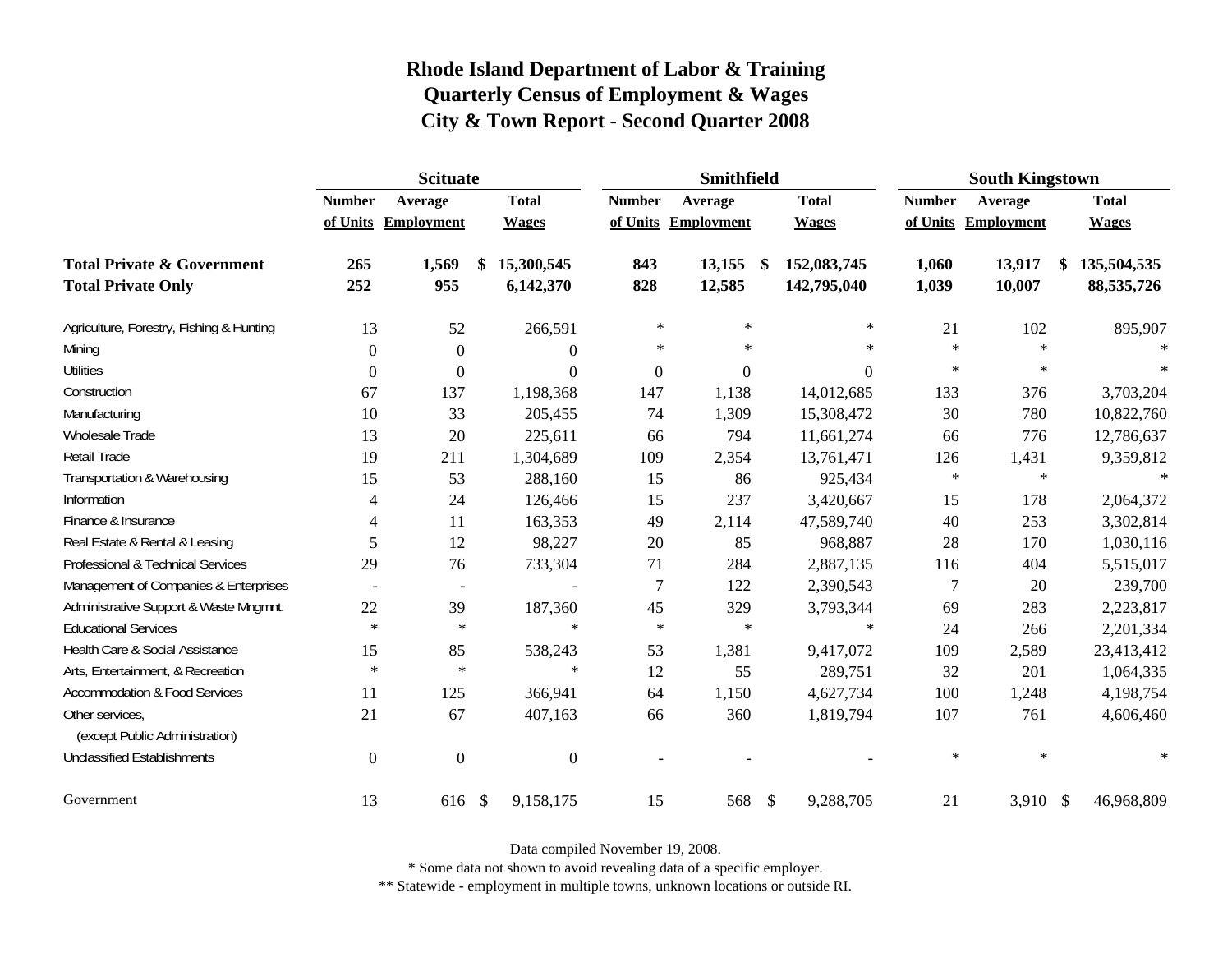|                                                   |                  | <b>Tiverton</b>     |     |              | Warren           |                     |                           |              | Warwick       |            |                   |
|---------------------------------------------------|------------------|---------------------|-----|--------------|------------------|---------------------|---------------------------|--------------|---------------|------------|-------------------|
|                                                   | <b>Number</b>    | Average             |     | <b>Total</b> | <b>Number</b>    | Average             |                           | <b>Total</b> | <b>Number</b> | Average    | <b>Total</b>      |
|                                                   |                  | of Units Employment |     | <b>Wages</b> |                  | of Units Employment |                           | <b>Wages</b> | of Units      | Employment | <b>Wages</b>      |
| <b>Total Private &amp; Government</b>             | 414              | 2,758               |     | 22,573,334   | 394              | 4,135               | \$                        | 33,761,872   | 3,370         | 51,297     | \$<br>485,193,911 |
| <b>Total Private Only</b>                         | 399              | 2,203               |     | 16,558,836   | 385              | 3,956               |                           | 31,275,382   | 3,338         | 46,929     | 419,912,948       |
| Agriculture, Forestry, Fishing & Hunting          | 12               | 36                  |     | 157,884      | $\ast$           | $\ast$              |                           | $\ast$       | $\star$       | $\ast$     |                   |
| Mining                                            | 3                | 21                  |     | 280,114      | $\boldsymbol{0}$ | $\boldsymbol{0}$    |                           | 0            | $\ast$        | $\star$    |                   |
| <b>Utilities</b>                                  | $\ast$           | $\ast$              |     | $\ast$       | $\boldsymbol{0}$ | $\boldsymbol{0}$    |                           | $\theta$     | $\ast$        | $\ast$     | $\ast$            |
| Construction                                      | 64               | 280                 |     | 2,326,713    | 53               | 180                 |                           | 1,652,550    | 349           | 2,299      | 28,422,225        |
| Manufacturing                                     | 12               | 62                  |     | 389,367      | 49               | 1,019               |                           | 10,344,849   | 173           | 3,800      | 42,133,461        |
| <b>Wholesale Trade</b>                            | 33               | 122                 |     | 1,382,671    | 17               | 163                 |                           | 2,079,225    | 260           | 1,884      | 23,768,645        |
| Retail Trade                                      | 58               | 502                 |     | 4,529,444    | 49               | 293                 |                           | 1,650,423    | 466           | 8,181      | 51,000,899        |
| Transportation & Warehousing                      | 10               | 60                  |     | 209,432      | 8                | 361                 |                           | 2,572,174    | 102           | 2,273      | 19,803,703        |
| Information                                       | $\ast$           | $\ast$              |     | $\ast$       | $\overline{7}$   | 42                  |                           | 444,349      | 36            | 556        | 6,290,032         |
| Finance & Insurance                               | 13               | 52                  |     | 595,994      | 14               | 203                 |                           | 1,707,396    | 215           | 3,471      | 45,862,177        |
| Real Estate & Rental & Leasing                    | $\overline{7}$   | $\tau$              |     | 68,677       | 11               | 20                  |                           | 152,986      | 133           | 1,353      | 10,380,310        |
| Professional & Technical Services                 | 48               | 139                 |     | 1,577,469    | $25\,$           | 87                  |                           | 999,811      | 404           | 1,972      | 25,113,950        |
| Management of Companies & Enterprises             | $\ast$           | $\ast$              |     | $\ast$       | $\ast$           | $\ast$              |                           | $\ast$       | 20            | 1,483      | 27,653,919        |
| Administrative Support & Waste Mngmnt.            | 26               | 72                  |     | 396,966      | $20\,$           | 132                 |                           | 897,631      | 205           | 2,323      | 18,950,460        |
| <b>Educational Services</b>                       | $\ast$           | $\ast$              |     | $\ast$       | 5                | 69                  |                           | 653,069      | 37            | 1,007      | 9,133,430         |
| Health Care & Social Assistance                   | 26               | 317                 |     | 2,249,816    | 32               | 609                 |                           | 5,247,793    | 341           | 8,626      | 76,530,352        |
| Arts, Entertainment, & Recreation                 | $\overline{7}$   | 32                  |     | 162,507      | 6                | 46                  |                           | 161,131      | 43            | 600        | 2,740,175         |
| <b>Accommodation &amp; Food Services</b>          | 28               | 338                 |     | 1,114,706    | 40               | 566                 |                           | 1,758,716    | 245           | 5,332      | 20,963,943        |
| Other services,<br>(except Public Administration) | 44               | 135                 |     | 617,490      | 44               | 158                 |                           | 861,701      | 301           | 1,740      | 10,955,224        |
| <b>Unclassified Establishments</b>                | $\boldsymbol{0}$ | $\boldsymbol{0}$    |     | $\mathbf{0}$ | $\ast$           | $\ast$              |                           | $\ast$       |               |            |                   |
| Government                                        | 15               | 555                 | -\$ | 6,014,498    | 9                | 177                 | $\boldsymbol{\mathsf{S}}$ | 2,486,490    | 32            | 4,365 \$   | 65,280,963        |

Data compiled November 19, 2008.

\* Some data not shown to avoid revealing data of a specific employer.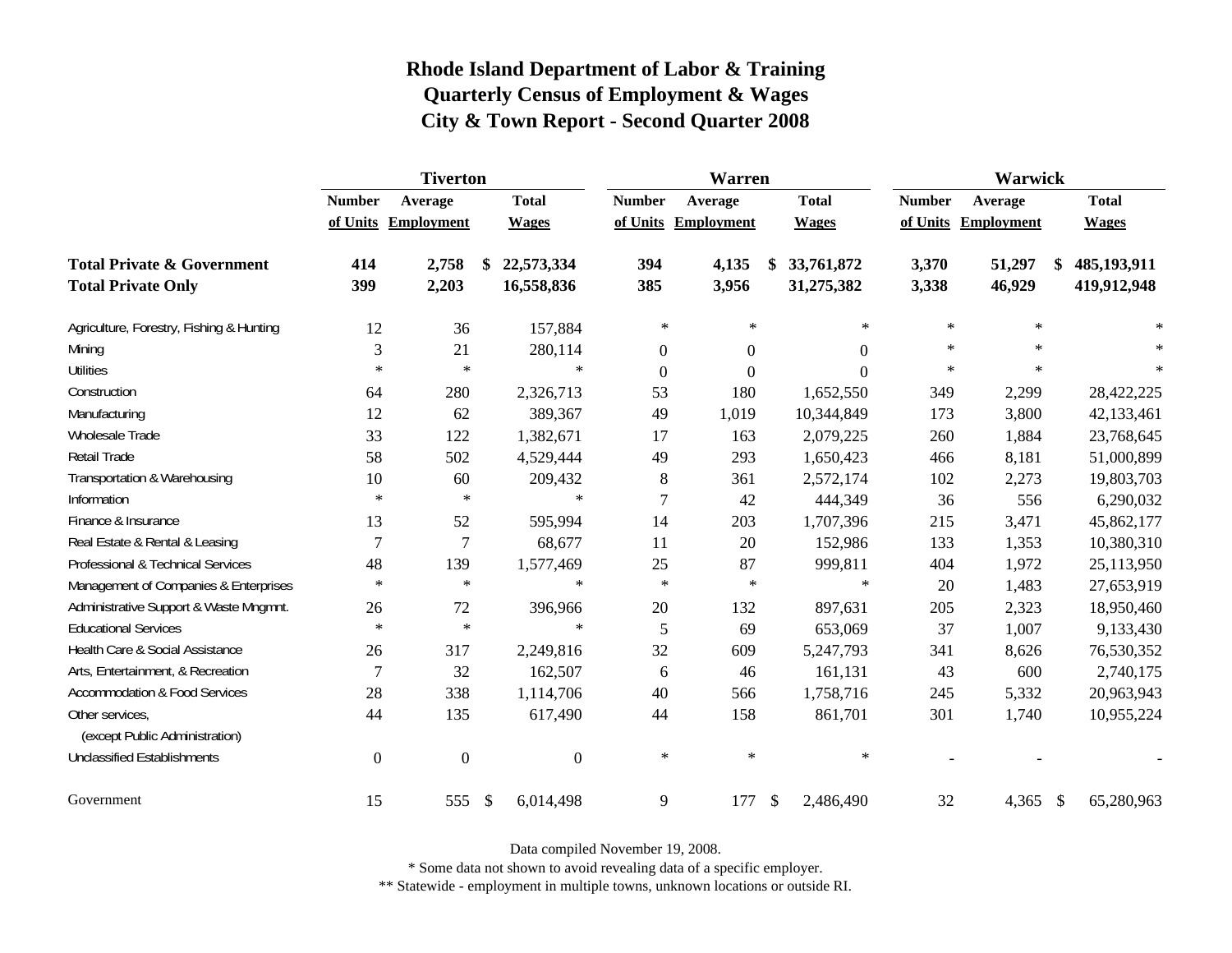|                                                   | Westerly       |                     |               |                |                  | <b>West Greenwich</b> |               |              | <b>West Warwick</b> |                     |              |                |  |
|---------------------------------------------------|----------------|---------------------|---------------|----------------|------------------|-----------------------|---------------|--------------|---------------------|---------------------|--------------|----------------|--|
|                                                   | <b>Number</b>  | Average             |               | <b>Total</b>   | <b>Number</b>    | Average               |               | <b>Total</b> | <b>Number</b>       | Average             | <b>Total</b> |                |  |
|                                                   |                | of Units Employment |               | <b>Wages</b>   |                  | of Units Employment   |               | <b>Wages</b> |                     | of Units Employment |              | <b>Wages</b>   |  |
| <b>Total Private &amp; Government</b>             | 892            | 9,918               | \$            | 83,851,030     | 206              | 3,480                 | $\mathbf{\$}$ | 51,490,490   | 621                 | 9,101               | \$           | 89,040,791     |  |
| <b>Total Private Only</b>                         | 873            | 8,786               |               | 69,542,503     | 198              | 3,057                 |               | 46,028,545   | 607                 | 7,967               |              | 69,899,219     |  |
| Agriculture, Forestry, Fishing & Hunting          | $\ast$         | $\ast$              |               | $\ast$         | $\ast$           | $\ast$                |               | $\ast$       | $\boldsymbol{0}$    | $\boldsymbol{0}$    |              | $\overline{0}$ |  |
| Mining                                            | $\ast$         | $\ast$              |               | $\ast$         | $\Omega$         | $\overline{0}$        |               | $\Omega$     | $\ast$              | $*$                 |              | $\ast$         |  |
| <b>Utilities</b>                                  | $\ast$         | $\ast$              |               | $\ast$         | $\boldsymbol{0}$ | $\boldsymbol{0}$      |               | $\theta$     | $\boldsymbol{0}$    | $\Omega$            |              | $\overline{0}$ |  |
| Construction                                      | 112            | 368                 |               | 3,617,788      | 50               | 147                   |               | 1,367,339    | 97                  | 377                 |              | 3,353,691      |  |
| Manufacturing                                     | 28             | 728                 |               | 8,504,895      | $\ast$           | $\ast$                |               | $\ast$       | 36                  | 1,678               |              | 17,883,007     |  |
| Wholesale Trade                                   | 34             | 84                  |               | 1,021,817      | 13               | 272                   |               | 4,109,031    | 32                  | 335                 |              | 4,191,965      |  |
| Retail Trade                                      | 136            | 2,000               |               | 11,767,083     | 11               | 57                    |               | 294,515      | 95                  | 1,086               |              | 7,462,149      |  |
| Transportation & Warehousing                      | 15             | 48                  |               | 349,863        | $\ast$           | $\ast$                |               | $\ast$       | $\,8\,$             | 279                 |              | 2,353,377      |  |
| Information                                       | 15             | 158                 |               | 1,124,905      | 7                | 14                    |               | 317,427      | $\ast$              | $\ast$              |              | $\ast$         |  |
| Finance & Insurance                               | 29             | 312                 |               | 4,008,260      | 8                | 42                    |               | 467,024      | 32                  | 977                 |              | 9,066,639      |  |
| Real Estate & Rental & Leasing                    | 30             | 110                 |               | 624,856        | 3                | 10                    |               | 281,462      | 22                  | 67                  |              | 512,923        |  |
| Professional & Technical Services                 | 72             | 249                 |               | 3,002,047      | $\ast$           | $\ast$                |               | $\ast$       | 42                  | 89                  |              | 1,058,299      |  |
| Management of Companies & Enterprises             | $\ast$         | $\ast$              |               | $\ast$         | $\ast$           | $\ast$                |               | $\ast$       | $\ast$              | $\ast$              |              | $\ast$         |  |
| Administrative Support & Waste Mngmnt.            | 48             | 137                 |               | 837,283        | 23               | 130                   |               | 1,085,005    | 22                  | 116                 |              | 815,189        |  |
| <b>Educational Services</b>                       | 6              | 74                  |               | 479,362        | $\ast$           | $\ast$                |               | $\ast$       | $\tau$              | 28                  |              | 112,664        |  |
| Health Care & Social Assistance                   | 110            | 1,990               |               | 20,561,444     | 10               | 172                   |               | 926,259      | 43                  | 799                 |              | 6,488,656      |  |
| Arts, Entertainment, & Recreation                 | 38             | 485                 |               | 2,564,974      | $\ast$           | $\ast$                |               | $\ast$       | 9                   | 51                  |              | 260,110        |  |
| <b>Accommodation &amp; Food Services</b>          | 98             | 1,420               |               | 5,047,570      | 15               | 201                   |               | 791,943      | 66                  | 805                 |              | 2,492,631      |  |
| Other services,<br>(except Public Administration) | 92             | 282                 |               | 1,512,113      | 11               | 23                    |               | 93,827       | 89                  | 331                 |              | 1,866,131      |  |
| <b>Unclassified Establishments</b>                | $\overline{0}$ | $\boldsymbol{0}$    |               | $\overline{0}$ |                  |                       |               |              | $\ast$              | $\ast$              |              | $\ast$         |  |
| Government                                        | 19             | 1,133               | $\mathcal{S}$ | 14,308,527     | 8                | 423                   | $\mathcal{S}$ | 5,461,945    | 14                  | $1,134$ \$          |              | 19, 141, 572   |  |

Data compiled November 19, 2008.

\* Some data not shown to avoid revealing data of a specific employer.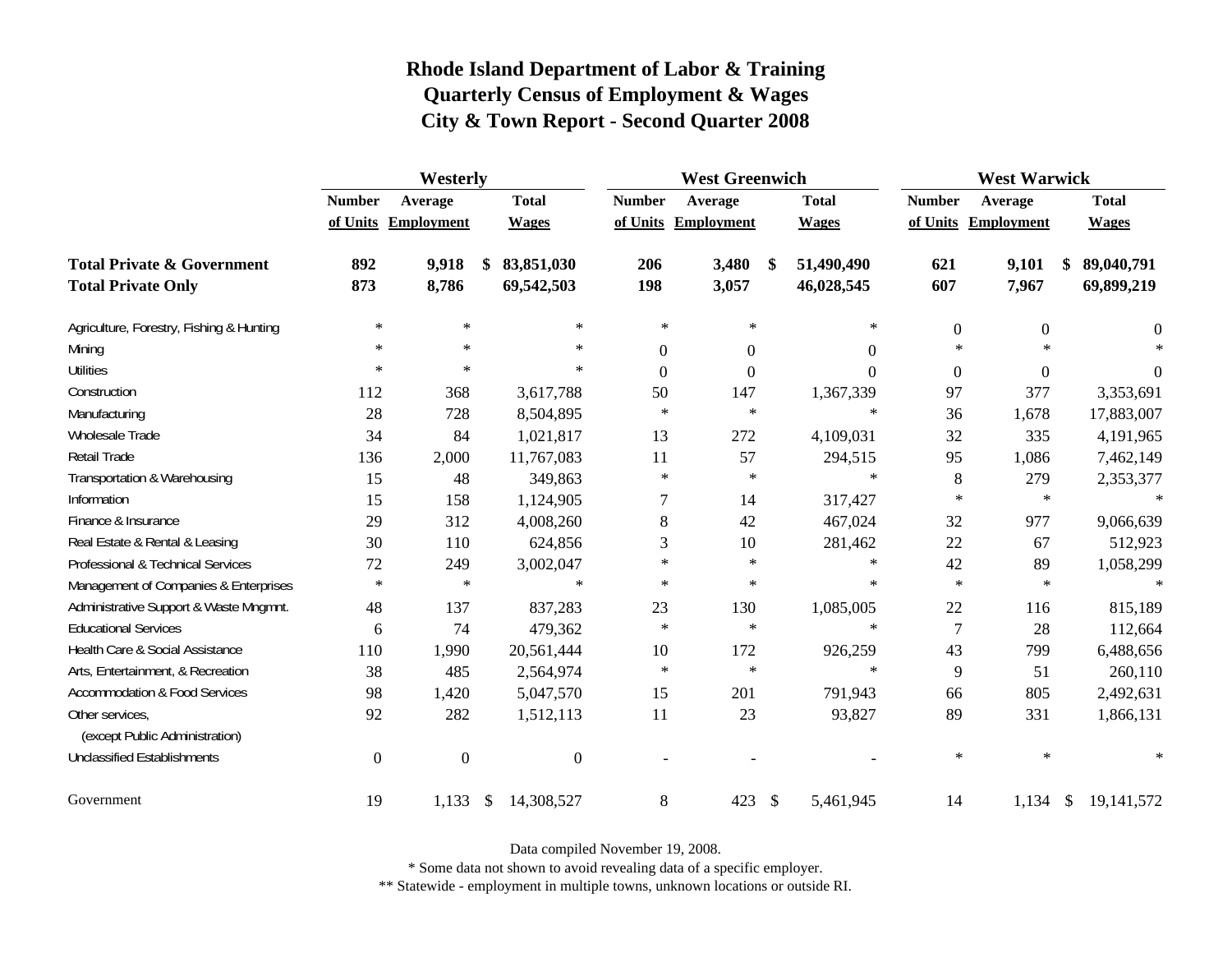|                                          |                  | Woonsocket        |                   | Statewide **     |                   |                           |                |  |  |  |
|------------------------------------------|------------------|-------------------|-------------------|------------------|-------------------|---------------------------|----------------|--|--|--|
|                                          | <b>Number</b>    | Average           | <b>Total</b>      | <b>Number</b>    | Average           |                           | <b>Total</b>   |  |  |  |
|                                          | of Units         | <b>Employment</b> | <b>Wages</b>      | of Units         | <b>Employment</b> |                           | <b>Wages</b>   |  |  |  |
| <b>Total Private &amp; Government</b>    | 878              | 15,442            | \$<br>180,737,097 | 2,645            | 7,461             | \$                        | 107,604,610    |  |  |  |
| <b>Total Private Only</b>                | 858              | 13,726            | 158,404,681       | 2,643            | 7,456             |                           | 107,592,756    |  |  |  |
| Agriculture, Forestry, Fishing & Hunting | $\boldsymbol{0}$ | 0                 | $\overline{0}$    | $\boldsymbol{0}$ | $\boldsymbol{0}$  |                           | $\overline{0}$ |  |  |  |
| Mining                                   | $\boldsymbol{0}$ | $\theta$          | $\theta$          | $\ast$           | $\star$           |                           | $\ast$         |  |  |  |
| <b>Utilities</b>                         | $\boldsymbol{0}$ | $\boldsymbol{0}$  | $\Omega$          | $\ast$           | $\ast$            |                           | $\star$        |  |  |  |
| Construction                             | 80               | 288               | 2,882,339         | 239              | 734               |                           | 10,069,058     |  |  |  |
| Manufacturing                            | 70               | 1,242             | 11,551,183        | 17               | 17                |                           | 258,376        |  |  |  |
| Wholesale Trade                          | 52               | 394               | 4,651,895         | 948              | 1,789             |                           | 36,490,058     |  |  |  |
| Retail Trade                             | 125              | 1,974             | 14,122,594        | 88               | 478               |                           | 8,949,750      |  |  |  |
| Transportation & Warehousing             | 17               | 818               | 6,336,374         | 38               | 56                |                           | 772,626        |  |  |  |
| Information                              | 11               | 136               | 1,164,553         | 130              | 695               |                           | 6,104,654      |  |  |  |
| Finance & Insurance                      | 25               | 195               | 1,879,644         | 119              | 225               |                           | 4,296,534      |  |  |  |
| Real Estate & Rental & Leasing           | 33               | 133               | 966,622           | 28               | 44                |                           | 736,508        |  |  |  |
| Professional & Technical Services        | 70               | 397               | 5,548,135         | 439              | 886               |                           | 14,980,768     |  |  |  |
| Management of Companies & Enterprises    | $\overline{7}$   | 1,945             | 66,951,626        | 34               | 181               |                           | 5,180,699      |  |  |  |
| Administrative Support & Waste Mngmnt.   | 34               | 504               | 4,131,575         | 288              | 1,679             |                           | 12,096,891     |  |  |  |
| <b>Educational Services</b>              | 14               | 312               | 2,527,611         | 43               | 73                |                           | 501,492        |  |  |  |
| Health Care & Social Assistance          | 112              | 3,553             | 28,807,603        | 40               | 169               |                           | 2,703,667      |  |  |  |
| Arts, Entertainment, & Recreation        | 8                | 103               | 372,269           | 17               | 35                |                           | 389,724        |  |  |  |
| <b>Accommodation &amp; Food Services</b> | 97               | 1,189             | 4,112,920         | 33               | 190               |                           | 1,311,854      |  |  |  |
| Other services,                          | 101              | 543               | 2,397,638         | 89               | 183               |                           | 2,409,507      |  |  |  |
| (except Public Administration)           |                  |                   |                   |                  |                   |                           |                |  |  |  |
| <b>Unclassified Establishments</b>       | $\ast$           | $\ast$            | $\ast$            | 51               | 18                |                           | 136,044        |  |  |  |
| Government                               | 20               | $1,715$ \$        | 22,332,416        | $\mathfrak{2}$   | 5                 | $\boldsymbol{\mathsf{S}}$ | 11,854         |  |  |  |

Data compiled November 19, 2008.

\* Some data not shown to avoid revealing data of a specific employer.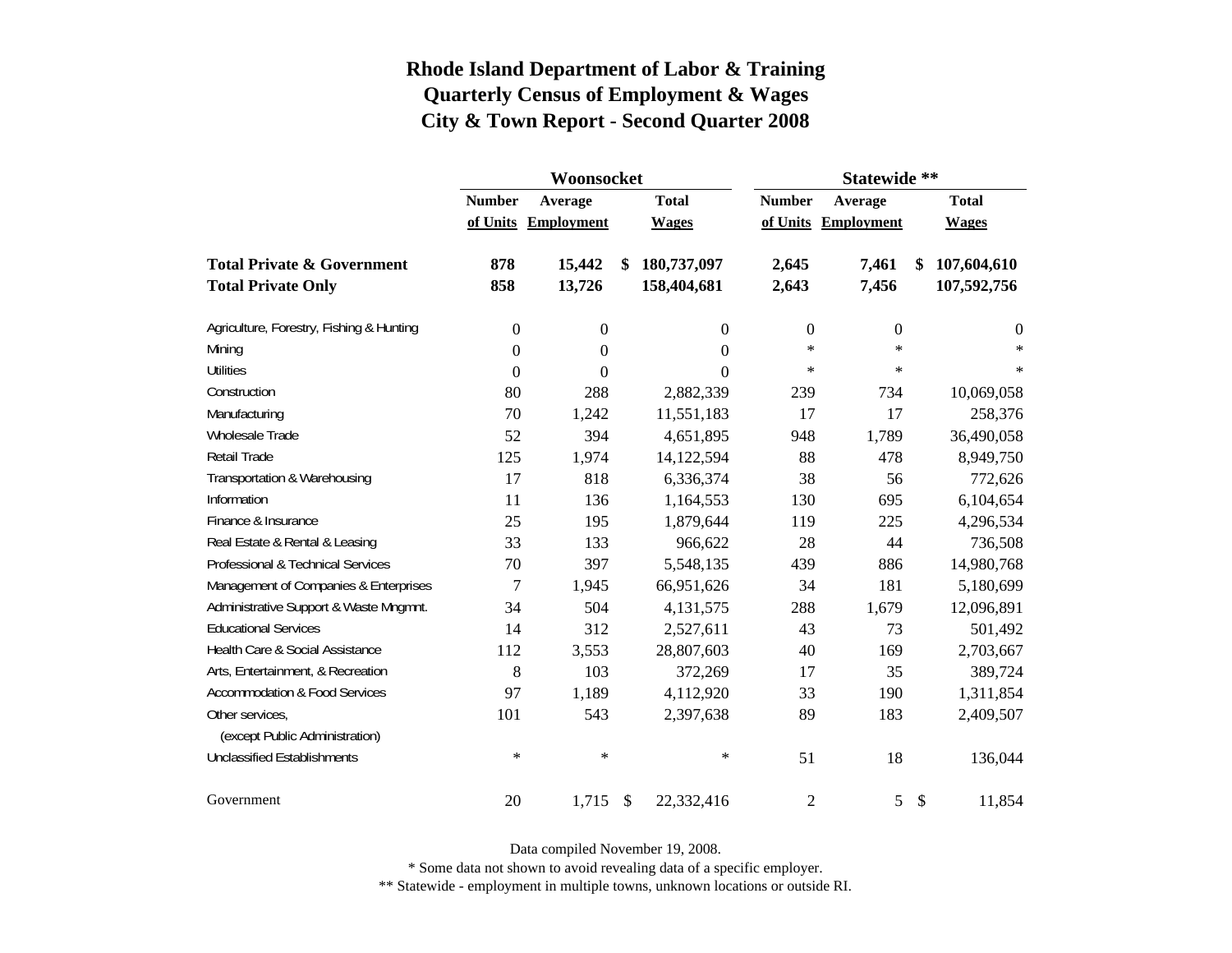|                                                   |               | <b>Bristol County</b> |                           |                |               | <b>Kent County</b>  |                   | <b>Newport County</b> |                   |    |              |
|---------------------------------------------------|---------------|-----------------------|---------------------------|----------------|---------------|---------------------|-------------------|-----------------------|-------------------|----|--------------|
|                                                   | <b>Number</b> | Average               |                           | <b>Total</b>   | <b>Number</b> | Average             | <b>Total</b>      | <b>Number</b>         | Average           |    | <b>Total</b> |
|                                                   |               | of Units Employment   |                           | <b>Wages</b>   |               | of Units Employment | <b>Wages</b>      | of Units              | <b>Employment</b> |    | <b>Wages</b> |
| <b>Total Private &amp; Government</b>             | 1,496         | 15,295                | \$                        | 131,483,487    | 5,726         | 79,831              | \$<br>762,654,690 | 3,390                 | 40,623            | \$ | 427,581,732  |
| <b>Total Private Only</b>                         | 1,461         | 13,057                |                           | 102,907,405    | 5,640         | 71,680              | 649,527,995       | 3,295                 | 33,172            |    | 295,110,986  |
| Agriculture, Forestry, Fishing & Hunting          | 6             | 21                    |                           | 122,959        | 12            | 48                  | 209,700           | 47                    | 272               |    | 1,791,751    |
| Mining                                            | $\Omega$      | $\overline{0}$        |                           | $\overline{0}$ | 3             | 13                  | 158,121           | 5                     | 28                |    | 341,575      |
| <b>Utilities</b>                                  | $\ast$        | $\ast$                |                           | $\ast$         | $\star$       | $\ast$              | $\ast$            | $\ast$                | $\ast$            |    | $\ast$       |
| Construction                                      | 226           | 846                   |                           | 8,294,184      | 707           | 3,669               | 42,335,785        | 392                   | 1,875             |    | 19,424,069   |
| Manufacturing                                     | 128           | 2,430                 |                           | 24,283,093     | 295           | 8,381               | 105,155,670       | 97                    | 2,868             |    | 44,626,941   |
| Wholesale Trade                                   | 91            | 367                   |                           | 5,426,516      | 430           | 3,112               | 42,489,754        | 190                   | 670               |    | 8,482,536    |
| Retail Trade                                      | 152           | 1,319                 |                           | 8,018,237      | 741           | 11,807              | 75,348,433        | 448                   | 4,212             |    | 28,037,401   |
| Transportation & Warehousing                      | 20            | 410                   |                           | 2,987,190      | 139           | 3,175               | 26,724,581        | 74                    | 543               |    | 2,799,084    |
| Information                                       | 23            | 139                   |                           | 1,479,899      | 72            | 1,478               | 18,424,618        | 54                    | 745               |    | 9,965,334    |
| Finance & Insurance                               | 55            | 430                   |                           | 4,574,029      | 332           | 5,034               | 61,704,418        | 118                   | 876               |    | 12,280,433   |
| Real Estate & Rental & Leasing                    | 43            | 81                    |                           | 679,799        | 221           | 1,636               | 12,893,778        | 129                   | 704               |    | 5,754,241    |
| Professional & Technical Services                 | 136           | 316                   |                           | 3,437,484      | 642           | 3,182               | 44,170,320        | 428                   | 3,152             |    | 49,378,331   |
| Management of Companies & Enterprises             | 11            | 45                    |                           | 601,509        | 31            | 1,668               | 30,501,723        | 23                    | 565               |    | 6,354,804    |
| Administrative Support & Waste Mngmnt.            | 88            | 400                   |                           | 2,994,468      | 354           | 3,132               | 25,322,333        | 206                   | 1,359             |    | 10,629,211   |
| <b>Educational Services</b>                       | 25            | 1,560                 |                           | 15,074,237     | 67            | 1,413               | 11,650,362        | 49                    | 1,187             |    | 12,491,613   |
| Health Care & Social Assistance                   | 113           | 2,031                 |                           | 14,243,068     | 515           | 11,647              | 99,814,434        | 233                   | 4,250             |    | 32,732,334   |
| Arts, Entertainment, & Recreation                 | 32            | 362                   |                           | 2,096,145      | 75            | 862                 | 3,892,363         | 101                   | 1,634             |    | 10,012,749   |
| <b>Accommodation &amp; Food Services</b>          | 123           | 1,628                 |                           | 5,171,375      | 448           | 8,712               | 32,499,839        | 351                   | 6,445             |    | 28,809,556   |
| Other services,<br>(except Public Administration) | 188           | 671                   |                           | 3,402,394      | 553           | 2,711               | 16,231,763        | 347                   | 1,741             |    | 10,292,013   |
| <b>Unclassified Establishments</b>                | $\ast$        | $\ast$                |                           | $\ast$         | $\ast$        | $\ast$              | $\ast$            | $\ast$                | $\ast$            |    | $\ast$       |
| Government                                        | 35            | 2,239                 | $\boldsymbol{\mathsf{S}}$ | 28,576,082     | 86            | 8,150 \$            | 113,126,695       | 95                    | 7,448 \$          |    | 132,470,746  |

Data compiled November 19, 2008.

\* Some data not shown to avoid revealing data of a specific employer.